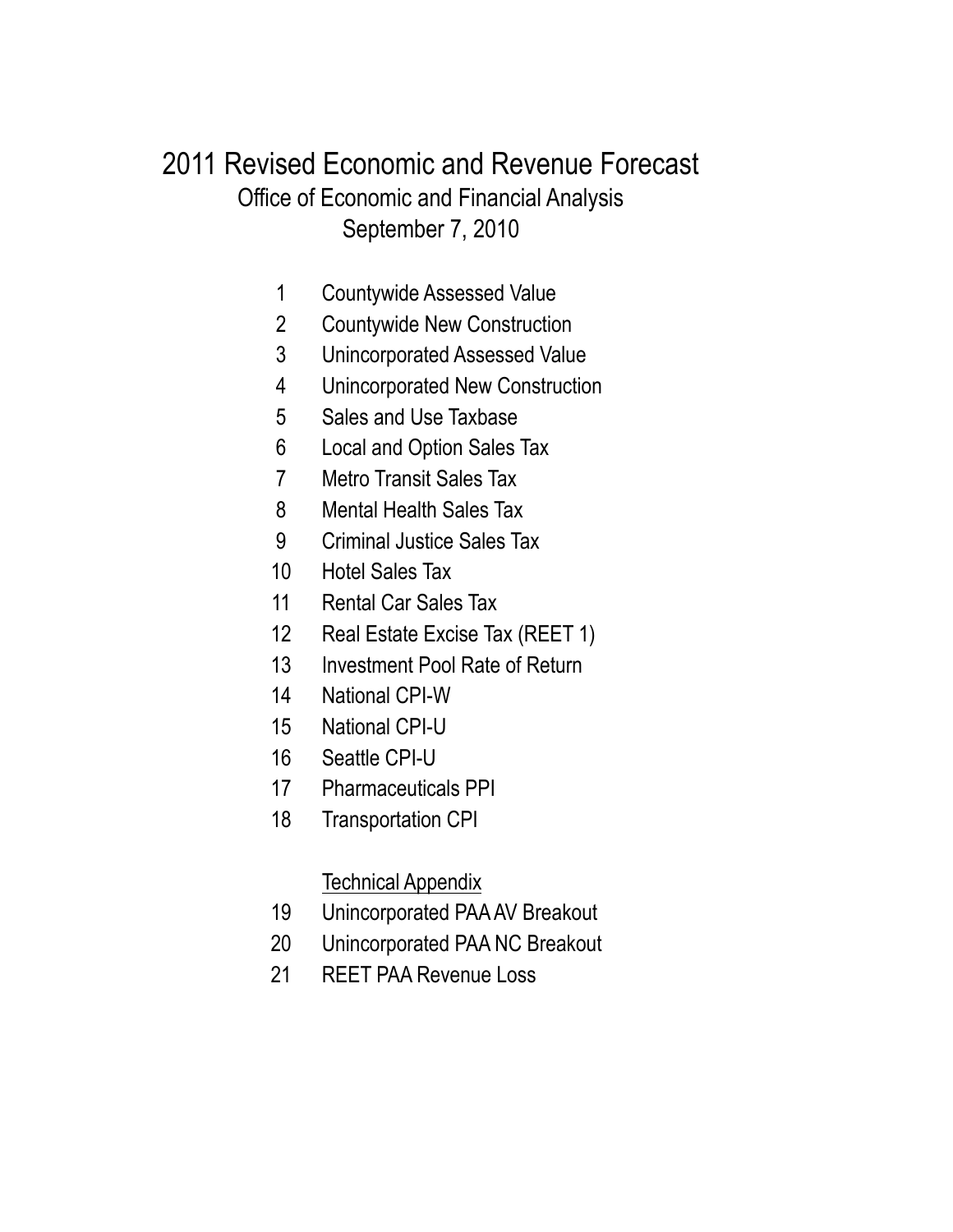| 2011 Revised Countywide Assessed Value Forecast |
|-------------------------------------------------|
| Office of Economic and Financial Analysis       |
| September 7, 2010                               |
|                                                 |

| Year | Value           | Change    |
|------|-----------------|-----------|
| 2000 | 166,321,207,538 |           |
| 2001 | 188,420,103,797 | 13.29%    |
| 2002 | 210,996,600,903 | 11.98%    |
| 2003 | 224,994,598,210 | 6.63%     |
| 2004 | 235,834,254,423 | 4.82%     |
| 2005 | 248,911,782,339 | 5.55%     |
| 2006 | 270,571,089,668 | 8.70%     |
| 2007 | 298,755,199,059 | 10.42%    |
| 2008 | 340,995,439,577 | 14.14%    |
| 2009 | 386,889,727,909 | 13.46%    |
| 2010 | 341,971,517,465 | $-11.61%$ |
| 2011 | 324,631,770,597 | $-5.07%$  |
| 2012 | 312,059,363,085 | $-3.87%$  |
| 2013 | 324,761,751,683 | 4.07%     |
| 2014 | 365,742,263,173 | 12.62%    |
| 2015 | 399,528,603,429 | 9.24%     |
| 2016 | 434,962,018,048 | 8.87%     |
| 2017 | 463,365,435,823 | 6.53%     |
| 2018 | 493,530,099,598 | 6.51%     |
| 2019 | 523,334,946,279 | 6.04%     |
| 2020 | 558,432,305,939 | 6.71%     |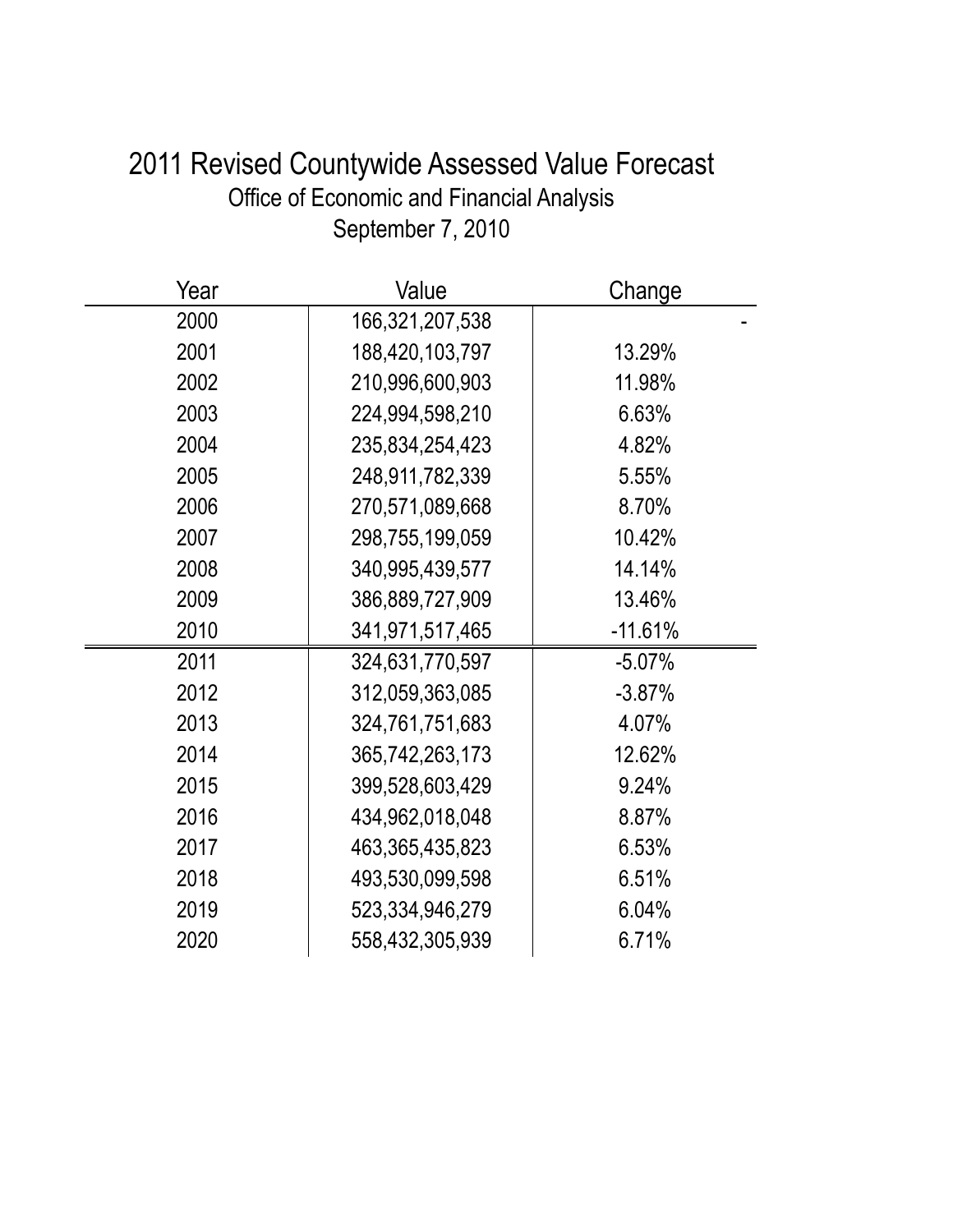| 2011 Revised Countywide New Construction Forecast |
|---------------------------------------------------|
| <b>Office of Economic and Financial Analysis</b>  |
| September 7, 2010                                 |

| Year | Value         | Change    |
|------|---------------|-----------|
| 2000 | 3,476,500,000 |           |
| 2001 | 3,865,600,000 | 11.19%    |
| 2002 | 4,430,600,000 | 14.62%    |
| 2003 | 3,719,900,000 | $-16.04%$ |
| 2004 | 4,201,000,000 | 12.93%    |
| 2005 | 4,292,400,000 | 2.18%     |
| 2006 | 4,964,300,000 | 15.65%    |
| 2007 | 5,950,400,000 | 19.86%    |
| 2008 | 6,663,100,000 | 11.98%    |
| 2009 | 8,005,200,000 | 20.14%    |
| 2010 | 5,205,200,000 | $-34.98%$ |
| 2011 | 2,399,966,426 | $-53.89%$ |
| 2012 | 2,607,521,906 | 8.65%     |
| 2013 | 2,854,079,566 | 9.46%     |
| 2014 | 3,372,489,510 | 18.16%    |
| 2015 | 4,183,904,810 | 24.06%    |
| 2016 | 4,973,107,898 | 18.86%    |
| 2017 | 5,879,177,714 | 18.22%    |
| 2018 | 6,255,760,955 | 6.41%     |
| 2019 | 6,709,878,846 | 7.26%     |
| 2020 | 7,042,775,609 | 4.96%     |
|      |               |           |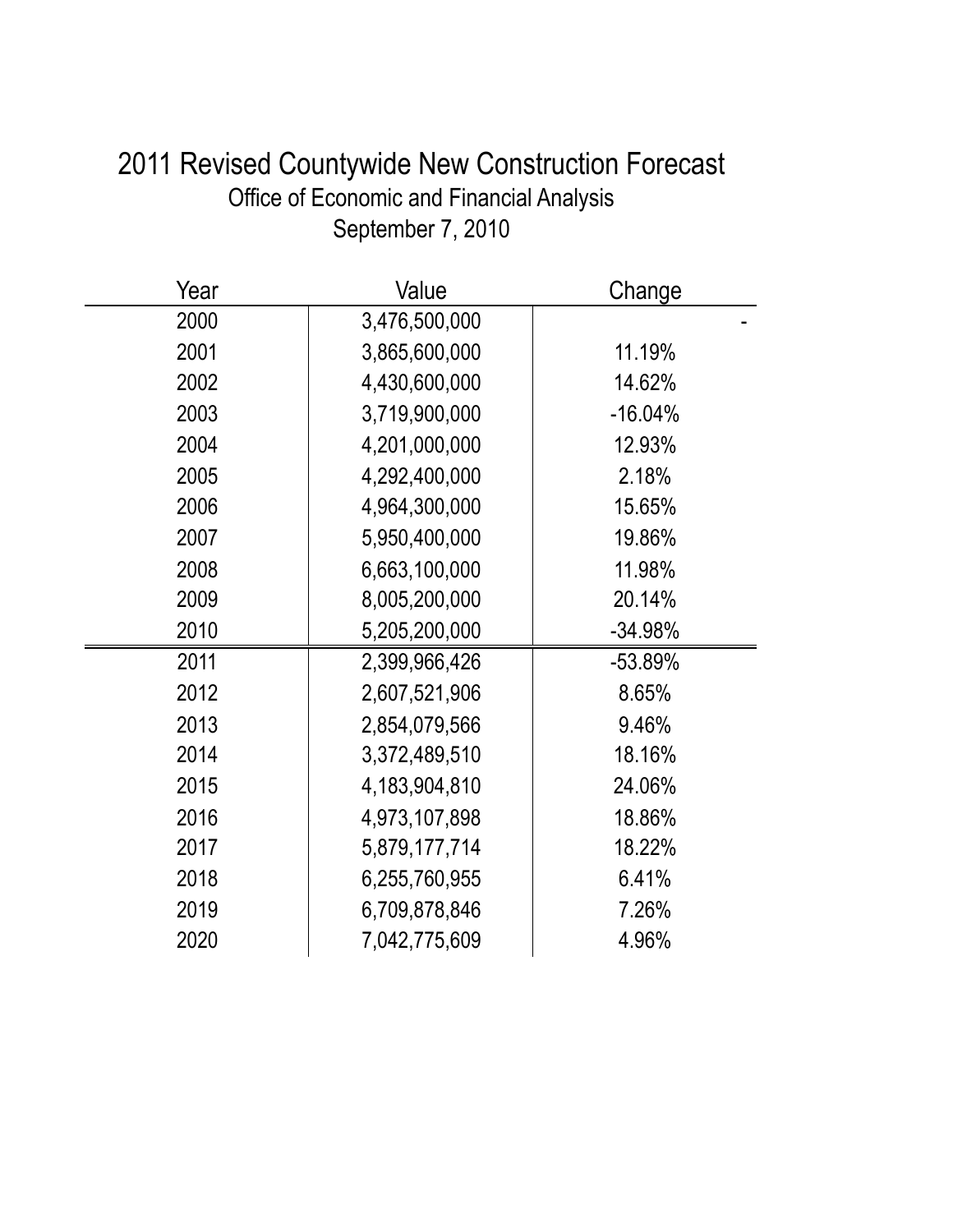#### September 7, 2010 Office of Economic and Financial Analysis 2011 Revised Unincorporated Assessed Value Forecast

| Year | Value             | Change    | <b>Annexation Adjustments</b>                                                            |
|------|-------------------|-----------|------------------------------------------------------------------------------------------|
| 2000 | 26,820,808,300    |           |                                                                                          |
| 2001 | 29,495,903,550    | 9.97%     |                                                                                          |
| 2002 | 31,855,880,320    | 8.00%     |                                                                                          |
| 2003 | 34, 121, 588, 670 | 7.11%     |                                                                                          |
| 2004 | 36,002,180,790    | 5.51%     |                                                                                          |
| 2005 | 38,388,375,100    | 6.63%     |                                                                                          |
| 2006 | 41,286,880,590    | 7.55%     |                                                                                          |
| 2007 | 45, 145, 645, 420 | 9.35%     |                                                                                          |
| 2008 | 50,369,419,770    | 11.57%    | Auburn West Hill (1-1-07), Lea Hill (1-1-07),<br>Benson Hill (3-1-07)                    |
| 2009 | 52,536,624,390    | 4.30%     |                                                                                          |
| 2010 | 43,743,564,380    | $-16.74%$ |                                                                                          |
| 2011 | 39,647,484,903    | $-9.36%$  | North Highline X (4-1-10), Pantherlake (7-1-10)                                          |
| 2012 | 33,258,625,859    | $-16.11%$ | Juanita-FinnHill-Kingsgate (7-1-11)                                                      |
| 2013 | 29,511,490,228    | $-11.27%$ | Fairwood (1-1-12), North Highline Y (7-1-12),<br>Renton West Hill (7-1-12)               |
| 2014 | 34,642,654,360    | 17.39%    |                                                                                          |
| 2015 | 38,495,635,511    | 11.12%    |                                                                                          |
| 2016 | 36,087,326,383    | $-6.26%$  | East Federal Way (1-1-15), Eastgate (1-1-15), East<br>Renton (1-1-15), Klahanie (1-1-15) |
| 2017 | 38,569,280,963    | 6.88%     |                                                                                          |
| 2018 | 41,336,213,961    | 7.17%     |                                                                                          |
| 2019 | 44, 157, 821, 860 | 6.83%     |                                                                                          |
| 2020 | 47,656,189,217    | 7.92%     |                                                                                          |

Footnotes:

> Assessed value amounts are include adjustments for potential annexation areas

> Attached appendix contains breakdowns of various PAA adjustment amounts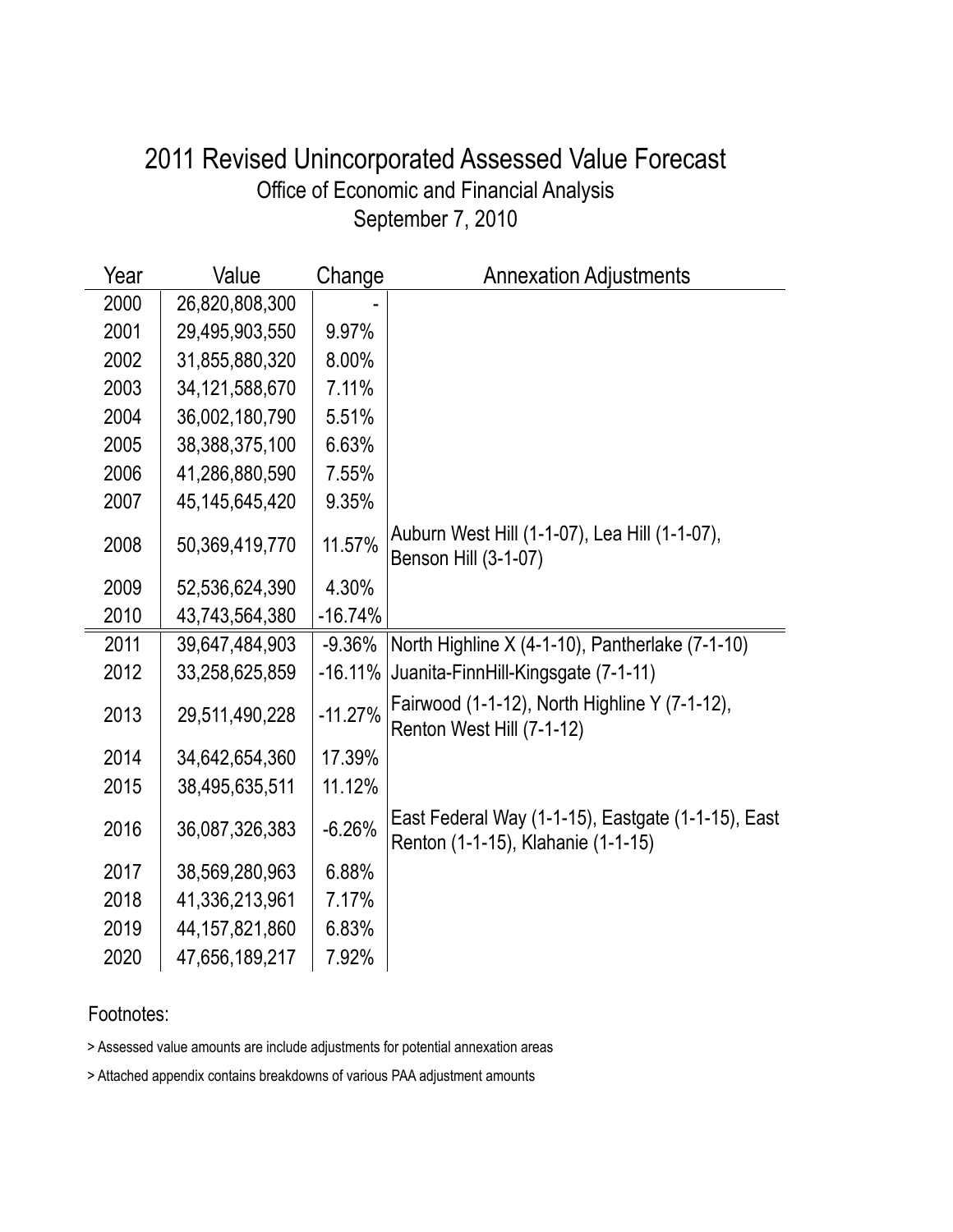#### September 7, 2010 Office of Economic and Financial Analysis 2011 Revised Unincorporated New Construction Forecast

| Year | Value         | Change    | <b>Annexation Adjustments</b>                                                            |
|------|---------------|-----------|------------------------------------------------------------------------------------------|
| 2000 | 511,940,482   |           |                                                                                          |
| 2001 | 543,833,777   | 6.23%     |                                                                                          |
| 2002 | 715,260,251   | 31.52%    |                                                                                          |
| 2003 | 678,629,389   | $-5.12%$  |                                                                                          |
| 2004 | 780,913,911   | 15.07%    |                                                                                          |
| 2005 | 1,012,943,672 | 29.71%    |                                                                                          |
| 2006 | 898,303,083   | $-11.32%$ |                                                                                          |
| 2007 | 1,051,911,167 | 17.10%    |                                                                                          |
| 2008 | 938,271,172   | $-10.80%$ | Auburn West Hill (1-1-07), Lea Hill (1-1-07),<br>Benson Hill (3-1-07)                    |
| 2009 | 821,583,000   | $-12.44%$ |                                                                                          |
| 2010 | 304,665,097   | $-62.92%$ |                                                                                          |
| 2011 | 130,684,801   | $-57.11%$ | North Highline X (4-1-10), Pantherlake (7-1-10)                                          |
| 2012 | 125,636,948   | $-3.86%$  | Juanita-FinnHill-Kingsgate (7-1-11)                                                      |
| 2013 | 117,419,229   | $-6.54%$  | Fairwood (1-1-12), North Highline Y (7-1-12),<br>Renton West Hill (7-1-12)               |
| 2014 | 138,747,049   | 18.16%    |                                                                                          |
| 2015 | 172,129,356   | 24.06%    |                                                                                          |
| 2016 | 174,420,565   | 1.33%     | East Federal Way (1-1-15), Eastgate (1-1-15), East<br>Renton (1-1-15), Klahanie (1-1-15) |
| 2017 | 206,198,924   | 18.22%    |                                                                                          |
| 2018 | 219,406,734   | 6.41%     |                                                                                          |
| 2019 | 235,333,897   | 7.26%     |                                                                                          |
| 2020 | 247,009,501   | 4.96%     |                                                                                          |

Footnotes:

> New Construction amounts are DO NOT include adjustments for potential annexation areas

> Attached appendix contains breakdowns of various PAA adjustment amounts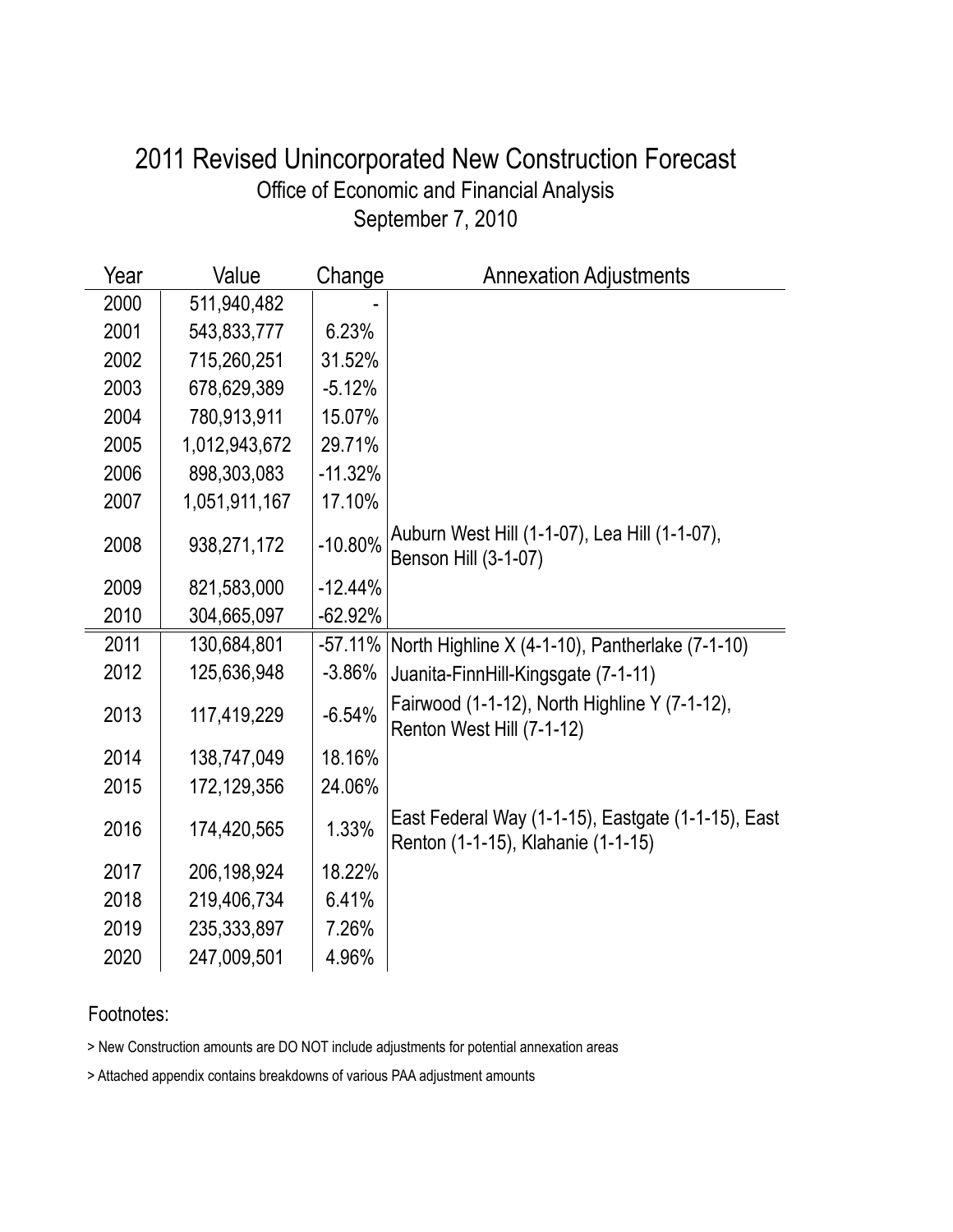## 2011 Revised Sales and Use Taxbase Forecast Office of Economic and Financial Analysis September 7, 2010

| Year | Value             | Change    |
|------|-------------------|-----------|
| 2000 | 39,017,612,475    |           |
| 2001 | 37,414,873,467    | $-4.11%$  |
| 2002 | 36, 137, 962, 863 | $-3.41%$  |
| 2003 | 36,379,622,685    | 0.67%     |
| 2004 | 38,521,409,960    | 5.89%     |
| 2005 | 41,807,662,630    | 8.53%     |
| 2006 | 45,401,665,731    | 8.60%     |
| 2007 | 49,268,622,242    | 8.52%     |
| 2008 | 47,440,908,711    | $-3.71%$  |
| 2009 | 40,783,082,660    | $-14.03%$ |
| 2010 | 39,676,155,372    | $-2.71%$  |
| 2011 | 41,429,229,259    | 4.42%     |
| 2012 | 44,282,496,496    | 6.89%     |
| 2013 | 47,383,180,481    | 7.00%     |
| 2014 | 49,728,100,266    | 4.95%     |
| 2015 | 52,305,031,979    | 5.18%     |
| 2016 |                   |           |
| 2017 |                   |           |
| 2018 |                   |           |
| 2019 |                   |           |
| 2020 |                   |           |

#### Footnotes:

Taxbase forecast assumes candy, gum and bottled water are non-exempt as of June 2010 and going forward.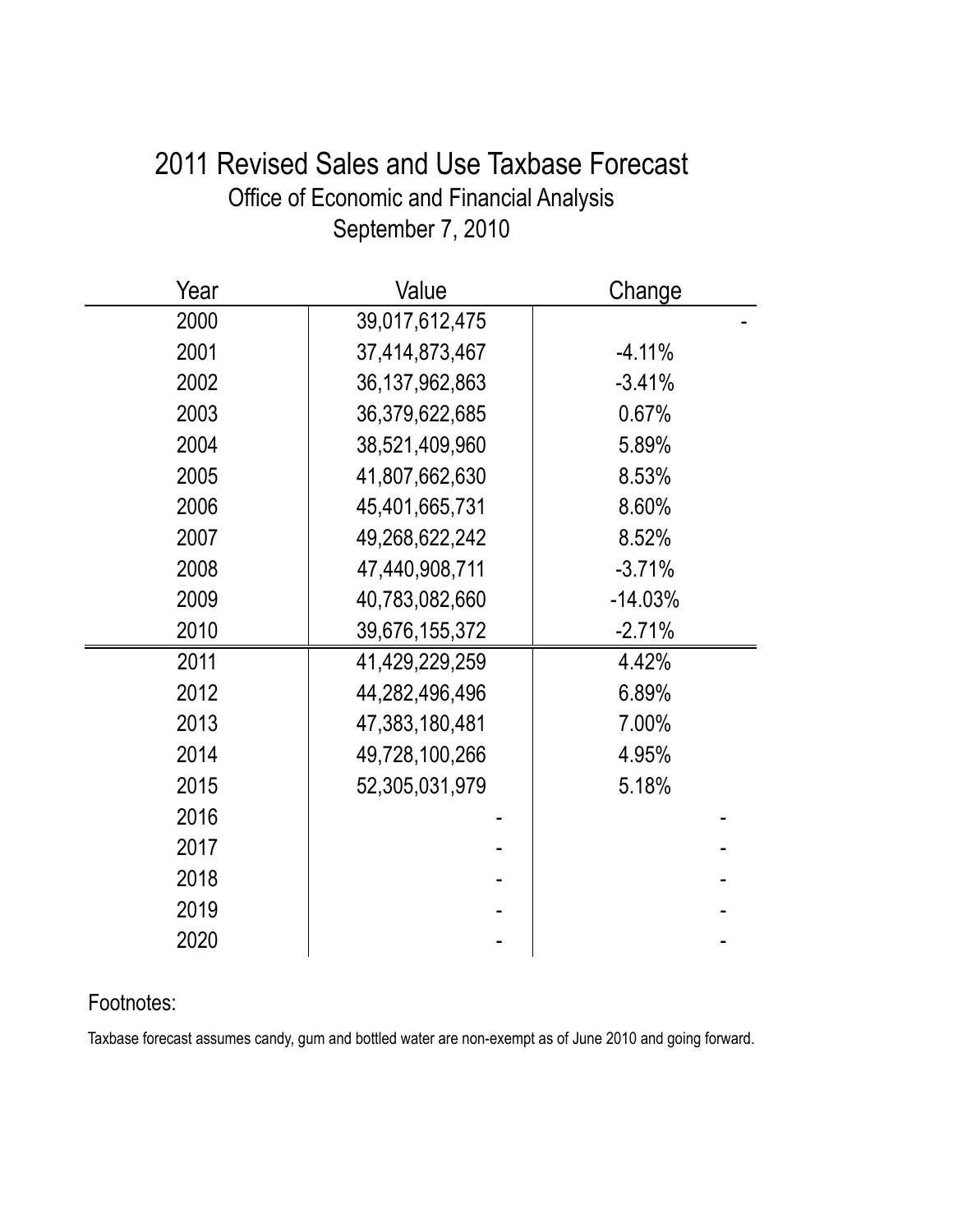#### September 7, 2010 Office of Economic and Financial Analysis 2011 Revised Local and Option Sales Tax Forecast

| Year | Value      | Change    | <b>Annexation Adjustments</b>                                                            |
|------|------------|-----------|------------------------------------------------------------------------------------------|
| 2000 | 73,651,464 |           |                                                                                          |
| 2001 | 71,059,166 | $-3.52%$  |                                                                                          |
| 2002 | 68,873,095 | $-3.08%$  |                                                                                          |
| 2003 | 68,377,899 | $-0.72%$  |                                                                                          |
| 2004 | 72,588,009 | 6.16%     |                                                                                          |
| 2005 | 78,015,175 | 7.48%     |                                                                                          |
| 2006 | 83,477,704 | 7.00%     |                                                                                          |
| 2007 | 91,912,631 | 10.10%    | Auburn West Hill (1-1-07), Lea Hill (1-1-07),<br>Benson Hill (3-1-07)                    |
| 2008 | 87,672,896 | $-4.61%$  |                                                                                          |
| 2009 | 76,142,480 | $-13.15%$ |                                                                                          |
| 2010 | 72,740,417 | $-4.47%$  | North Highline X (4-1-10), Pantherlake (7-1-10)                                          |
| 2011 | 74,642,819 | 2.62%     | Juanita-FinnHill-Kingsgate (7-1-11)                                                      |
| 2012 | 77,233,178 | 3.47%     | Fairwood (1-1-12), North Highline Y (7-1-12),<br>Renton West Hill (7-1-12)               |
| 2013 | 81,858,151 | 5.99%     |                                                                                          |
| 2014 | 85,909,184 | 4.95%     |                                                                                          |
| 2015 | 88,107,745 | 2.56%     | East Federal Way (1-1-15), Eastgate (1-1-15), East<br>Renton (1-1-15), Klahanie (1-1-15) |
| 2016 |            |           |                                                                                          |
| 2017 |            |           |                                                                                          |
| 2018 |            |           |                                                                                          |
| 2019 |            |           |                                                                                          |
| 2020 |            |           |                                                                                          |

Footnotes:

> Revenue estimates are presented on accrual basis, adjust for delinquent payments and deduct a 1%DOR fee.

> Actuals include mitigation payments made by the state through Q1 2010 and are assumed in out years.

> Local sales tax receipts are split with 95.4% going to the General Fund and 4.6% supporting CFS.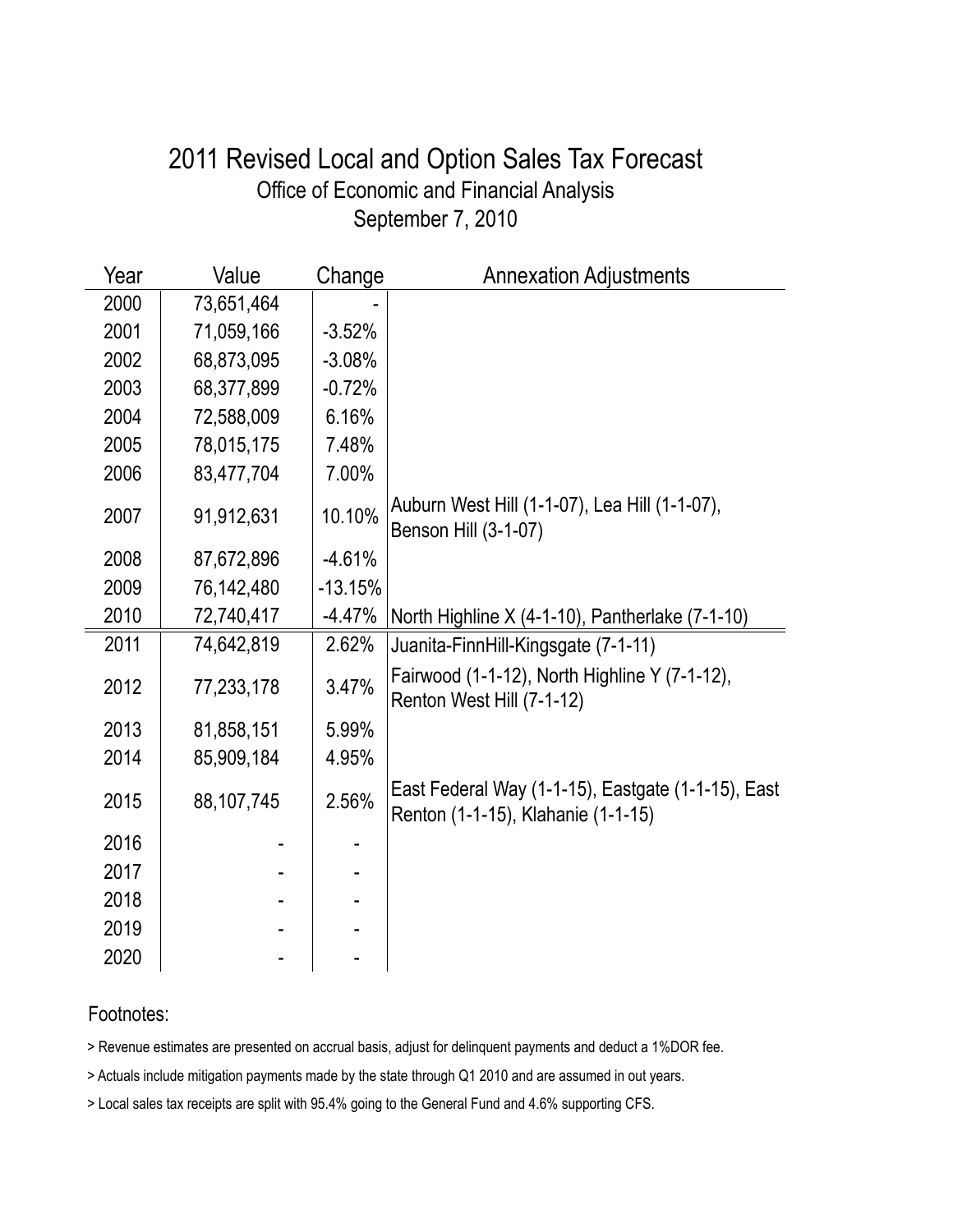### 2011 Revised Metro Transit Sales Tax Forecast Office of Economic and Financial Analysis September 7, 2010

| Year | Value         | Change    |
|------|---------------|-----------|
| 2000 | 239,636,459   |           |
| 2001 | 287,784,746   | 20.09%    |
| 2002 | 297,330,185   | 3.32%     |
| 2003 | 296,747,992   | $-0.20%$  |
| 2004 | 314, 192, 142 | 5.88%     |
| 2005 | 341,149,234   | 8.58%     |
| 2006 | 367,263,689   | 7.65%     |
| 2007 | 442,042,300   | 20.36%    |
| 2008 | 432,934,213   | $-2.06%$  |
| 2009 | 376,904,266   | $-12.94%$ |
| 2010 | 366,981,417   | $-2.63%$  |
| 2011 | 383,196,333   | 4.42%     |
| 2012 | 409,587,400   | 6.89%     |
| 2013 | 438,266,927   | 7.00%     |
| 2014 | 459,956,075   | 4.95%     |
| 2015 | 483,791,198   | 5.18%     |
| 2016 |               |           |
| 2017 |               |           |
| 2018 |               |           |
| 2019 |               |           |
| 2020 |               |           |

#### Footnotes:

> Revenue estimates are presented on accrual basis, adjust for delinquent payments and deduct a 1%DOR fere

> Actuals include mitigation payments made by the state through Q1 2010 and are assumed in out years.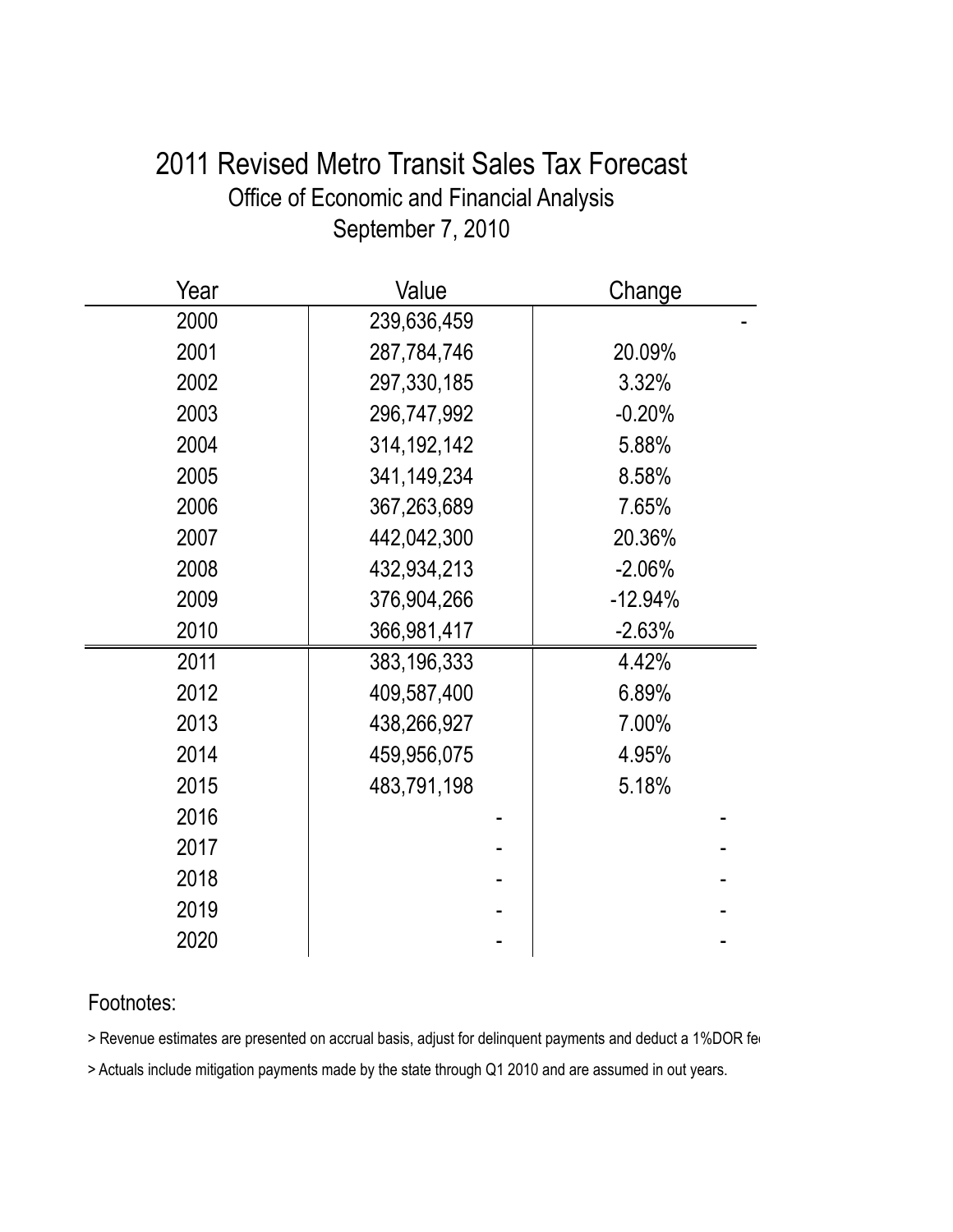#### 2011 Revised Mental Health Sales Tax Forecast Office of Economic and Financial Analysis September 7, 2010

| Year | Value      | Change   |
|------|------------|----------|
| 2000 |            |          |
| 2001 |            |          |
| 2002 |            |          |
| 2003 |            |          |
| 2004 |            |          |
| 2005 |            |          |
| 2006 |            |          |
| 2007 |            |          |
| 2008 | 35,564,904 |          |
| 2009 | 41,773,812 | 17.46%   |
| 2010 | 40,784,143 | $-2.37%$ |
| 2011 | 42,586,173 | 4.42%    |
| 2012 | 45,519,120 | 6.89%    |
| 2013 | 48,706,393 | 7.00%    |
| 2014 | 51,116,797 | 4.95%    |
| 2015 | 53,765,691 | 5.18%    |
| 2016 |            |          |
| 2017 |            |          |
| 2018 |            |          |
| 2019 |            |          |
| 2020 |            |          |

#### Footnotes:

> Revenue estimates are presented on accrual basis, adjust for delinquent payments and deduct a 1%DOR fere

> Actuals include mitigation payments made by the state through Q1 2010 and are assumed in out years.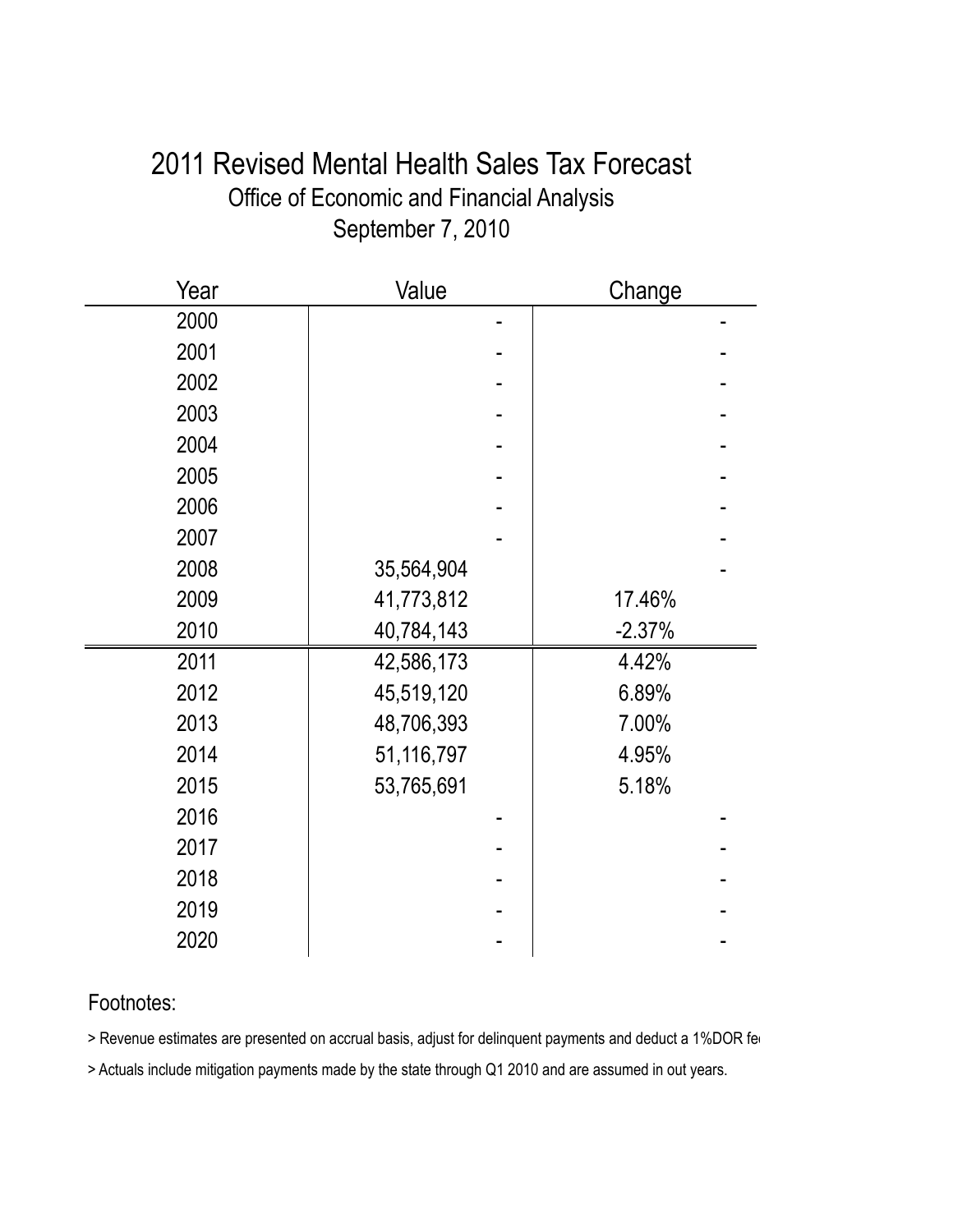#### September 7, 2010 Office of Economic and Financial Analysis 2011 Revised Criminal Justice Sales Tax Forecast

| Year | Value      | Change    | <b>Annexation Adjustments</b>                                                            |
|------|------------|-----------|------------------------------------------------------------------------------------------|
| 2000 | 11,822,590 |           |                                                                                          |
| 2001 | 10,958,675 | $-7.31%$  |                                                                                          |
| 2002 | 10,485,286 | $-4.32%$  |                                                                                          |
| 2003 | 10,390,862 | $-0.90%$  |                                                                                          |
| 2004 | 11,026,405 | 6.12%     |                                                                                          |
| 2005 | 12,054,054 | 9.32%     |                                                                                          |
| 2006 | 12,988,932 | 7.76%     |                                                                                          |
| 2007 | 14,229,175 | 9.55%     | Auburn West Hill (1-1-07), Lea Hill (1-1-07),<br>Benson Hill (3-1-07)                    |
| 2008 | 12,973,186 | $-8.83%$  |                                                                                          |
| 2009 | 11,086,865 | $-14.54%$ |                                                                                          |
| 2010 | 10,326,399 | $-6.86%$  | North Highline $X$ (4-1-10), Pantherlake (7-1-10)                                        |
| 2011 | 10,037,502 | $-2.80%$  | Juanita-FinnHill-Kingsgate (7-1-11)                                                      |
| 2012 | 10,099,408 | 0.62%     | Fairwood (1-1-12), North Highline Y (7-1-12),<br>Renton West Hill (7-1-12)               |
| 2013 | 10,130,800 | 0.31%     |                                                                                          |
| 2014 | 10,243,910 | 1.12%     |                                                                                          |
| 2015 | 10,225,433 | $-0.18%$  | East Federal Way (1-1-15), Eastgate (1-1-15), East<br>Renton (1-1-15), Klahanie (1-1-15) |
| 2016 |            |           |                                                                                          |
| 2017 |            |           |                                                                                          |
| 2018 |            |           |                                                                                          |
| 2019 |            |           |                                                                                          |
| 2020 |            |           |                                                                                          |

Footnotes:

> Revenue estimates are presented on accrual basis, adjust for delinquent payments and deduct a 1%DOR fee.

> Actuals include mitigation payments made by the state through Q1 2010 and are assumed in out years.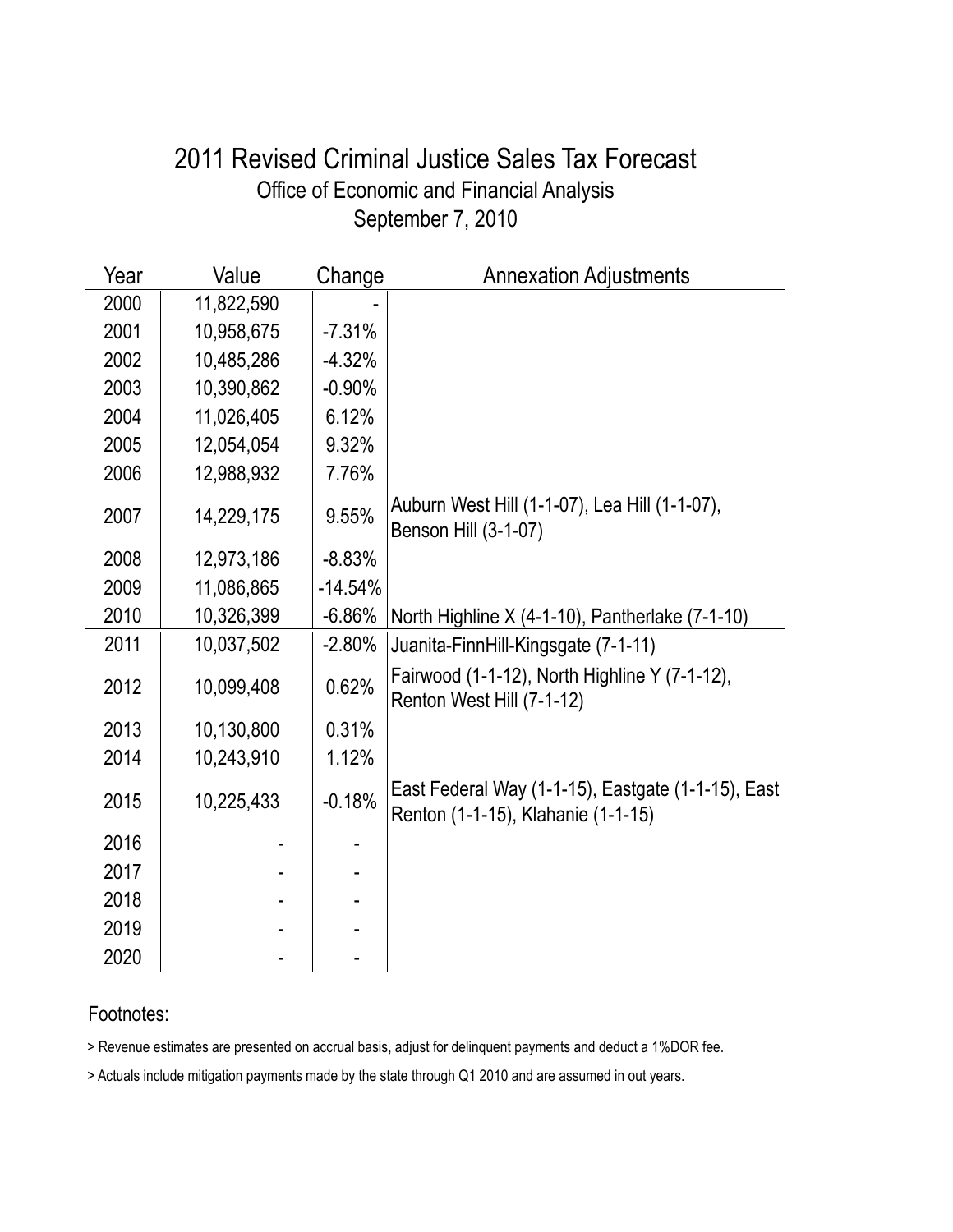# 2011 Revised Hotel Sales Tax Forecast Office of Economic and Financial Analysis September 7, 2010

| Year | Value      | Change    |
|------|------------|-----------|
| 2000 | 13,939,448 |           |
| 2001 | 13,611,349 | $-2.35%$  |
| 2002 | 12,783,520 | $-6.08%$  |
| 2003 | 13,073,624 | 2.27%     |
| 2004 | 14,280,262 | 9.23%     |
| 2005 | 15,702,164 | 9.96%     |
| 2006 | 18,233,040 | 16.12%    |
| 2007 | 20,493,338 | 12.40%    |
| 2008 | 20,701,685 | 1.02%     |
| 2009 | 16,892,478 | $-18.40%$ |
| 2010 | 16,828,921 | $-0.38%$  |
| 2011 | 17,033,396 | 1.22%     |
| 2012 | 17,580,230 | 3.21%     |
| 2013 | 18,456,827 | 4.99%     |
| 2014 | 19,489,873 | 5.60%     |
| 2015 | 20,212,980 | 3.71%     |
| 2016 |            |           |
| 2017 |            |           |
| 2018 |            |           |
| 2019 |            |           |
| 2020 |            |           |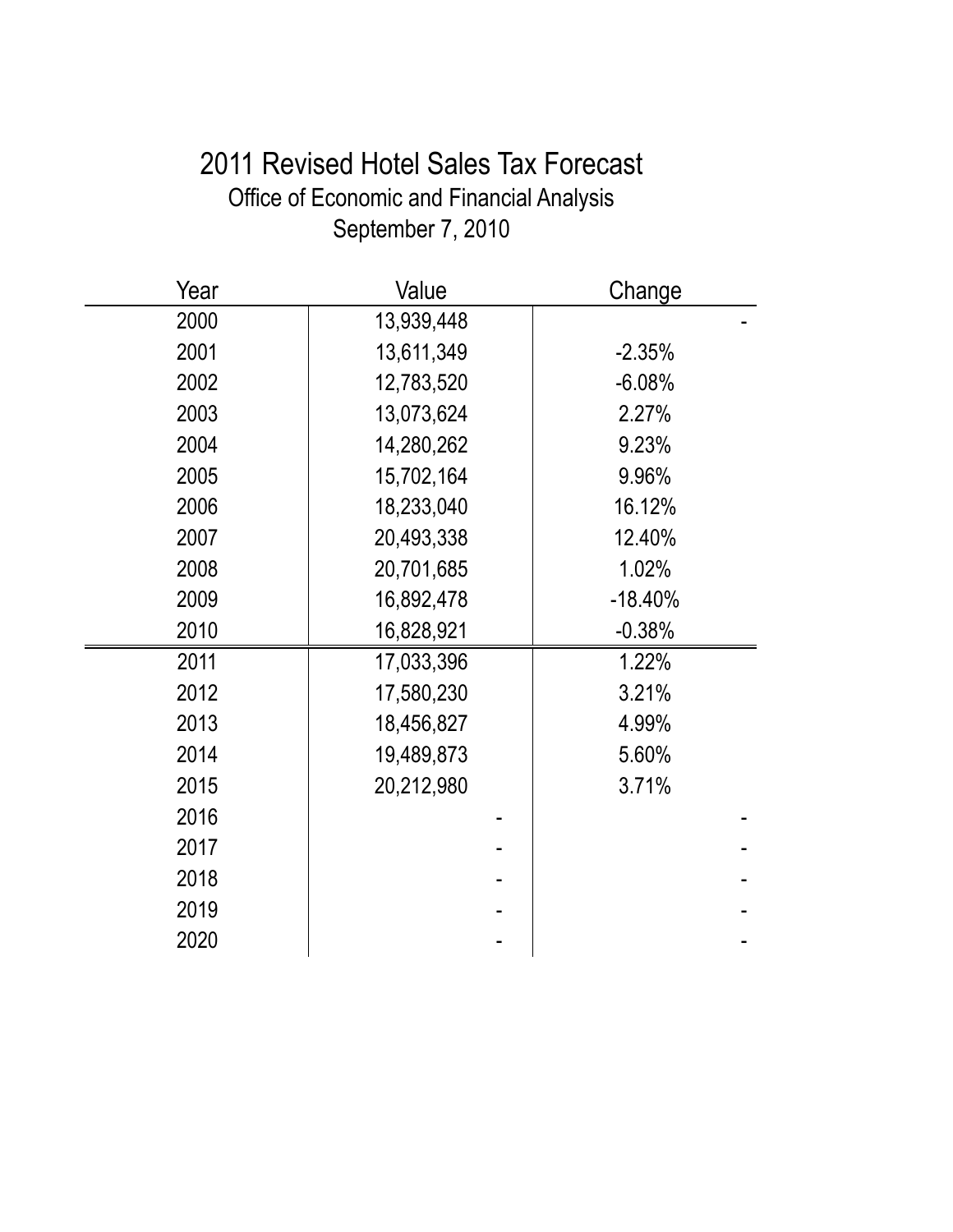# 2011 Revised Rental Car Sales Tax Forecast Office of Economic and Financial Analysis September 7, 2010

| Year | Value     | Change   |
|------|-----------|----------|
| 2000 | 2,689,109 |          |
| 2001 | 2,502,191 | $-6.95%$ |
| 2002 | 2,406,111 | $-3.84%$ |
| 2003 | 2,433,438 | 1.14%    |
| 2004 | 2,355,887 | $-3.19%$ |
| 2005 | 2,529,917 | 7.39%    |
| 2006 | 2,735,846 | 8.14%    |
| 2007 | 2,835,416 | 3.64%    |
| 2008 | 2,835,443 | 0.00%    |
| 2009 | 2,651,750 | $-6.48%$ |
| 2010 | 2,539,200 | $-4.24%$ |
| 2011 | 2,644,383 | 4.14%    |
| 2012 | 2,710,092 | 2.48%    |
| 2013 | 2,826,451 | 4.29%    |
| 2014 | 2,981,295 | 5.48%    |
| 2015 | 3,113,238 | 4.43%    |
| 2016 |           |          |
| 2017 |           |          |
| 2018 |           |          |
| 2019 |           |          |
| 2020 |           |          |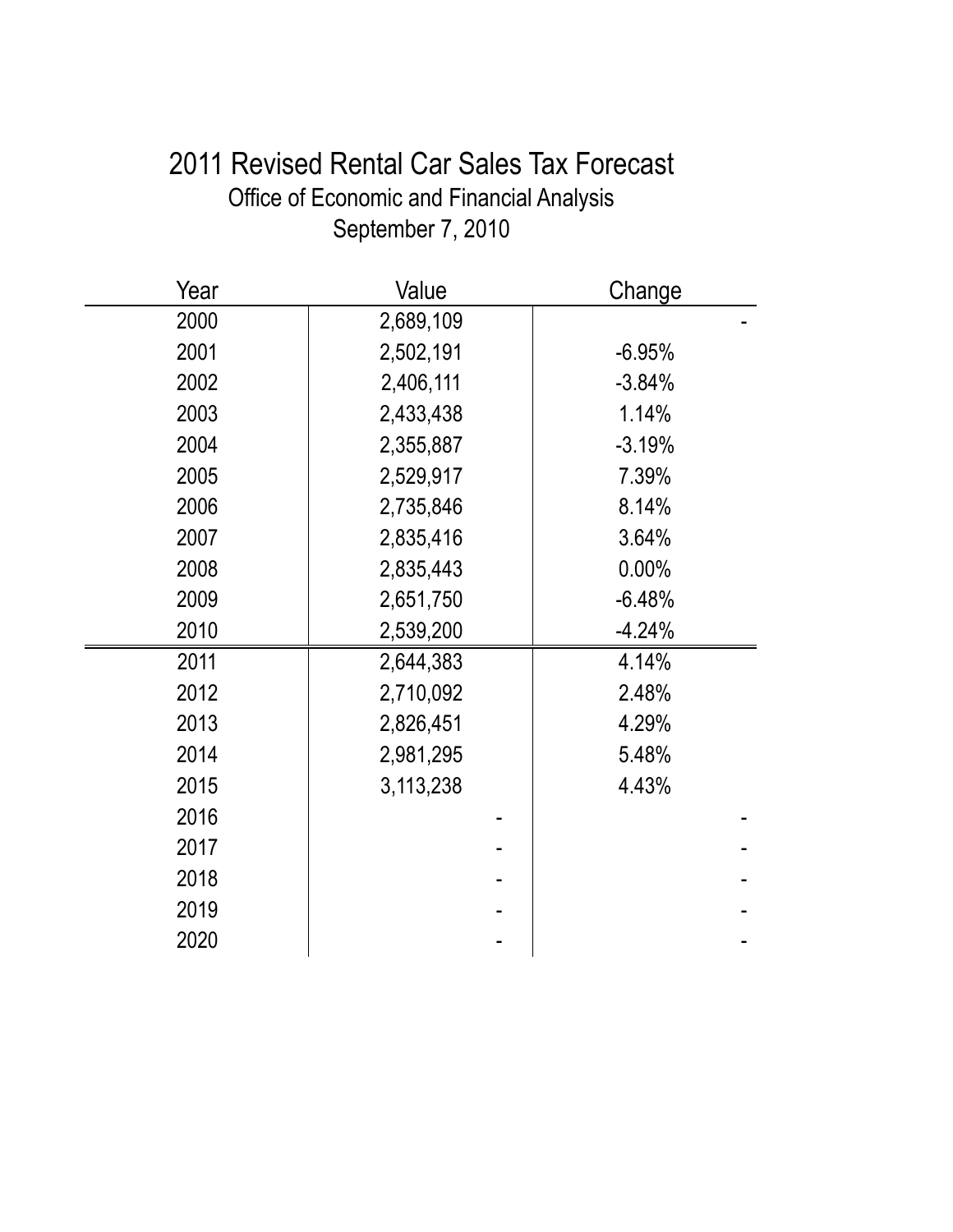#### September 7, 2010 Office of Economic and Financial Analysis 2011 Revised Real Estate Excise Tax (REET 1) Forecast

| Year | Value      | Change    | <b>Annexation Adjustments</b>                                                            |
|------|------------|-----------|------------------------------------------------------------------------------------------|
| 2000 |            |           |                                                                                          |
| 2001 | 5,872,198  |           |                                                                                          |
| 2002 | 6,793,174  | 15.68%    |                                                                                          |
| 2003 | 8,543,814  | 25.77%    |                                                                                          |
| 2004 | 9,903,161  | 15.91%    |                                                                                          |
| 2005 | 11,288,087 | 13.98%    |                                                                                          |
| 2006 | 11,710,069 | 3.74%     |                                                                                          |
| 2007 | 9,202,858  | $-21.41%$ | Auburn West Hill (1-1-07), Lea Hill (1-1-07),<br>Benson Hill (3-1-07)                    |
| 2008 | 4,912,082  | $-46.62%$ |                                                                                          |
| 2009 | 3,809,800  | $-22.44%$ |                                                                                          |
| 2010 | 3,857,982  | 1.26%     | North Highline $X$ (4-1-10), Pantherlake (7-1-10)                                        |
| 2011 | 3,673,177  | $-4.79%$  | Juanita-FinnHill-Kingsgate (7-1-11)                                                      |
| 2012 | 3,127,648  | $-14.85%$ | Fairwood (1-1-12), North Highline Y (7-1-12),<br>Renton West Hill (7-1-12)               |
| 2013 | 3,273,774  | 4.67%     |                                                                                          |
| 2014 | 3,724,189  | 13.76%    |                                                                                          |
| 2015 | 3,410,509  | $-8.42%$  | East Federal Way (1-1-15), Eastgate (1-1-15), East<br>Renton (1-1-15), Klahanie (1-1-15) |
| 2016 |            |           |                                                                                          |
| 2017 |            |           |                                                                                          |
| 2018 |            |           |                                                                                          |
| 2019 |            |           |                                                                                          |
| 2020 |            |           |                                                                                          |

Footnotes:

> Data presented is 0.25%of King County's 0.50% share of REET.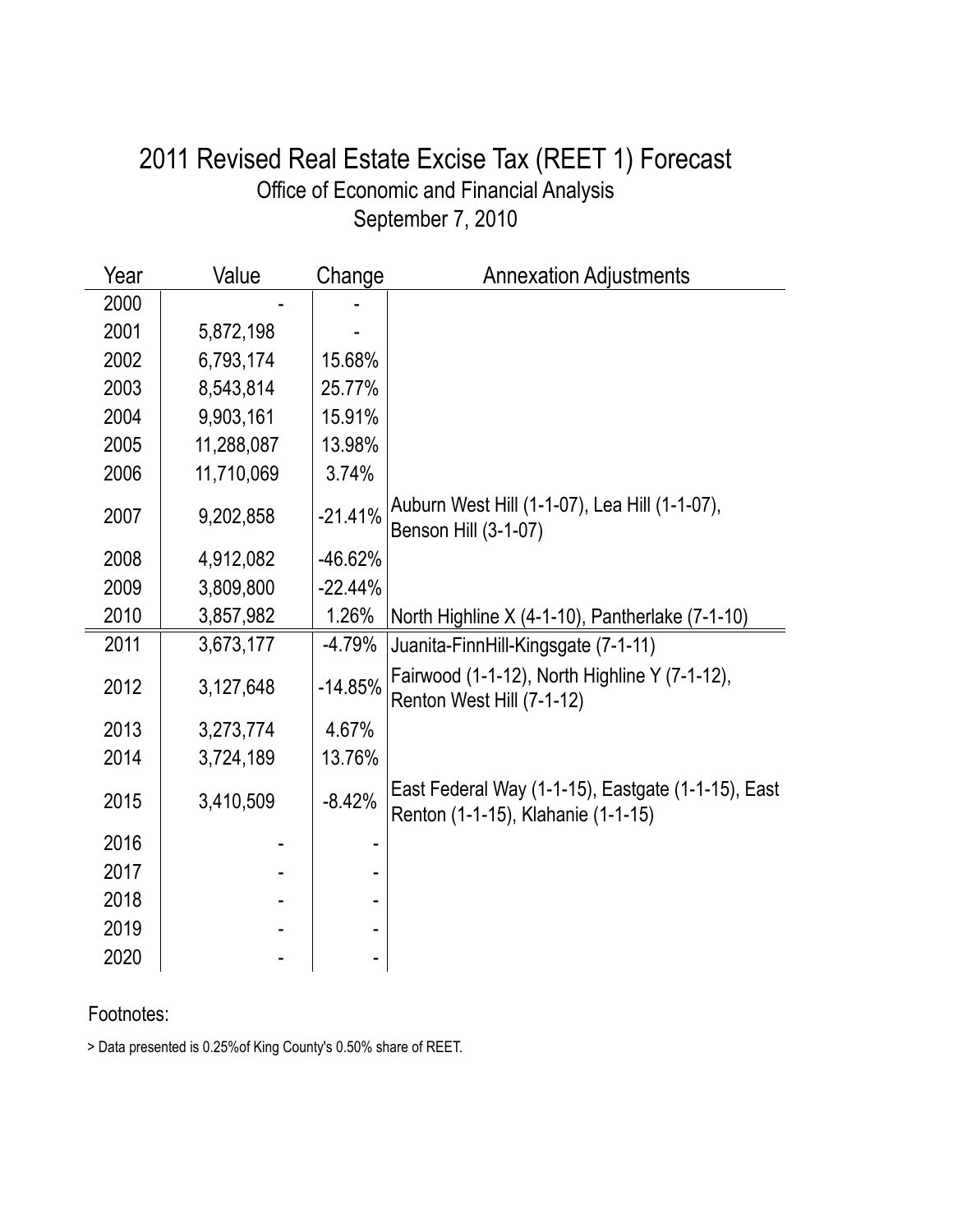# 2011 Revised Investment Pool Rate of Return Forecast Office of Economic and Financial Analysis September 7, 2010

| Year | Value | Change   |
|------|-------|----------|
| 2000 | 6.38% |          |
| 2001 | 5.57% | $-0.81%$ |
| 2002 | 3.80% | $-1.76%$ |
| 2003 | 2.92% | $-0.88%$ |
| 2004 | 2.31% | $-0.61%$ |
| 2005 | 3.15% | 0.84%    |
| 2006 | 4.68% | 1.53%    |
| 2007 | 5.09% | 0.40%    |
| 2008 | 3.30% | $-1.79%$ |
| 2009 | 1.75% | $-1.54%$ |
| 2010 | 0.73% | $-1.02%$ |
| 2011 | 0.89% | 0.16%    |
| 2012 | 1.37% | 0.49%    |
| 2013 | 2.04% | 0.67%    |
| 2014 | 2.97% | 0.93%    |
| 2015 | 3.34% | 0.37%    |
| 2016 |       |          |
| 2017 |       |          |
| 2018 |       |          |
| 2019 |       |          |
| 2020 |       |          |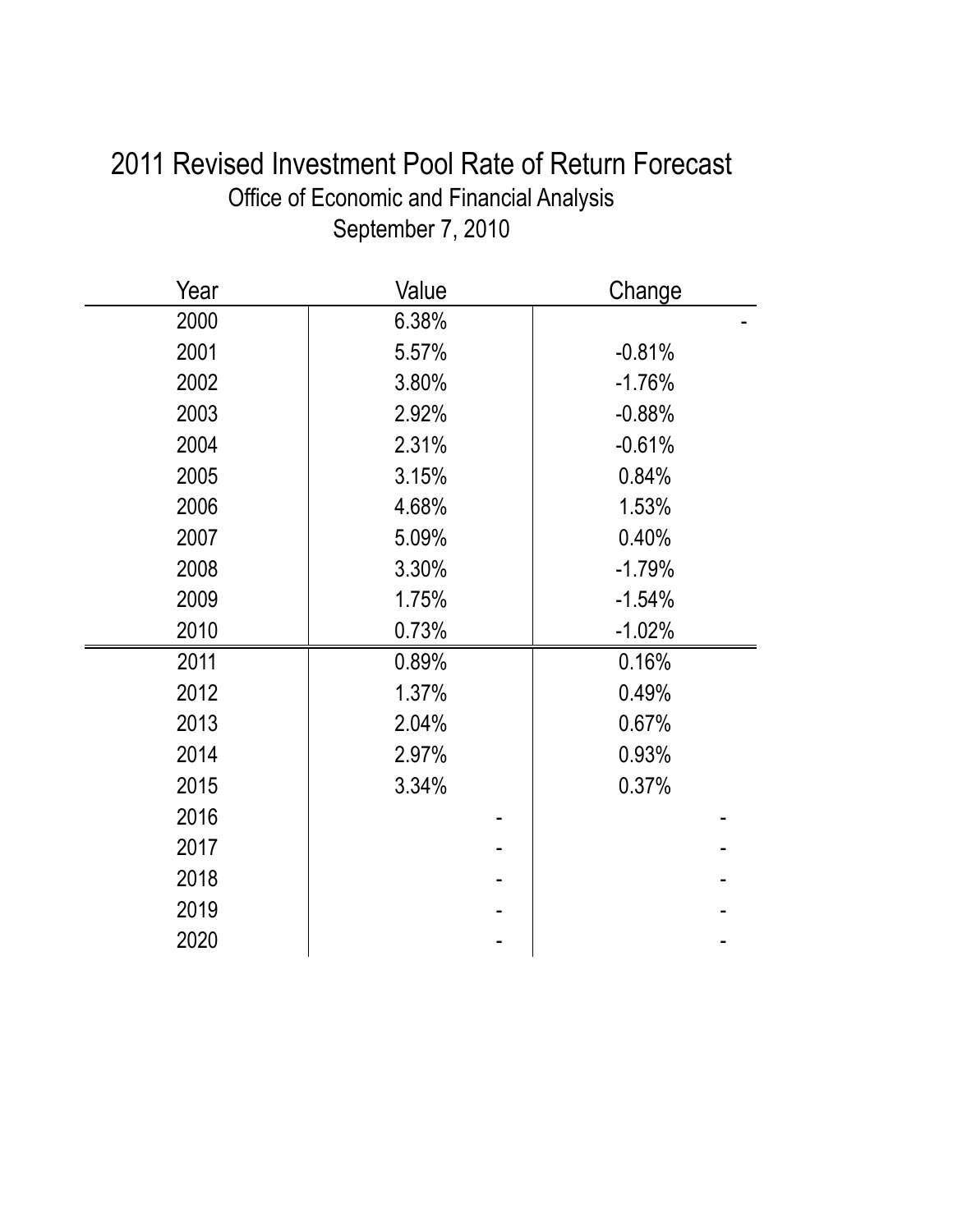# 2011 Revised Sept-to-Sept National CPI-W Forecast Office of Economic and Financial Analysis September 7, 2010

| Year | Value    | Change   |
|------|----------|----------|
| 2000 | 3.46%    |          |
| 2001 | 2.58%    | $-0.88%$ |
| 2002 | 1.26%    | $-1.32%$ |
| 2003 | 2.26%    | 1.00%    |
| 2004 | 2.43%    | 0.17%    |
| 2005 | 5.18%    | 2.75%    |
| 2006 | 1.74%    | $-3.43%$ |
| 2007 | 2.77%    | 1.02%    |
| 2008 | 5.42%    | 2.65%    |
| 2009 | $-1.68%$ | $-7.10%$ |
| 2010 | 1.65%    | 3.33%    |
| 2011 | 1.67%    | 0.02%    |
| 2012 | 2.01%    | 0.34%    |
| 2013 | 2.18%    | 0.18%    |
| 2014 | 2.18%    | 0.00%    |
| 2015 | 2.25%    | 0.07%    |
| 2016 | 2.22%    | $-0.04%$ |
| 2017 | 2.26%    | 0.04%    |
| 2018 | 2.30%    | 0.04%    |
| 2019 | 2.25%    | $-0.05%$ |
| 2020 | 2.25%    | 0.00%    |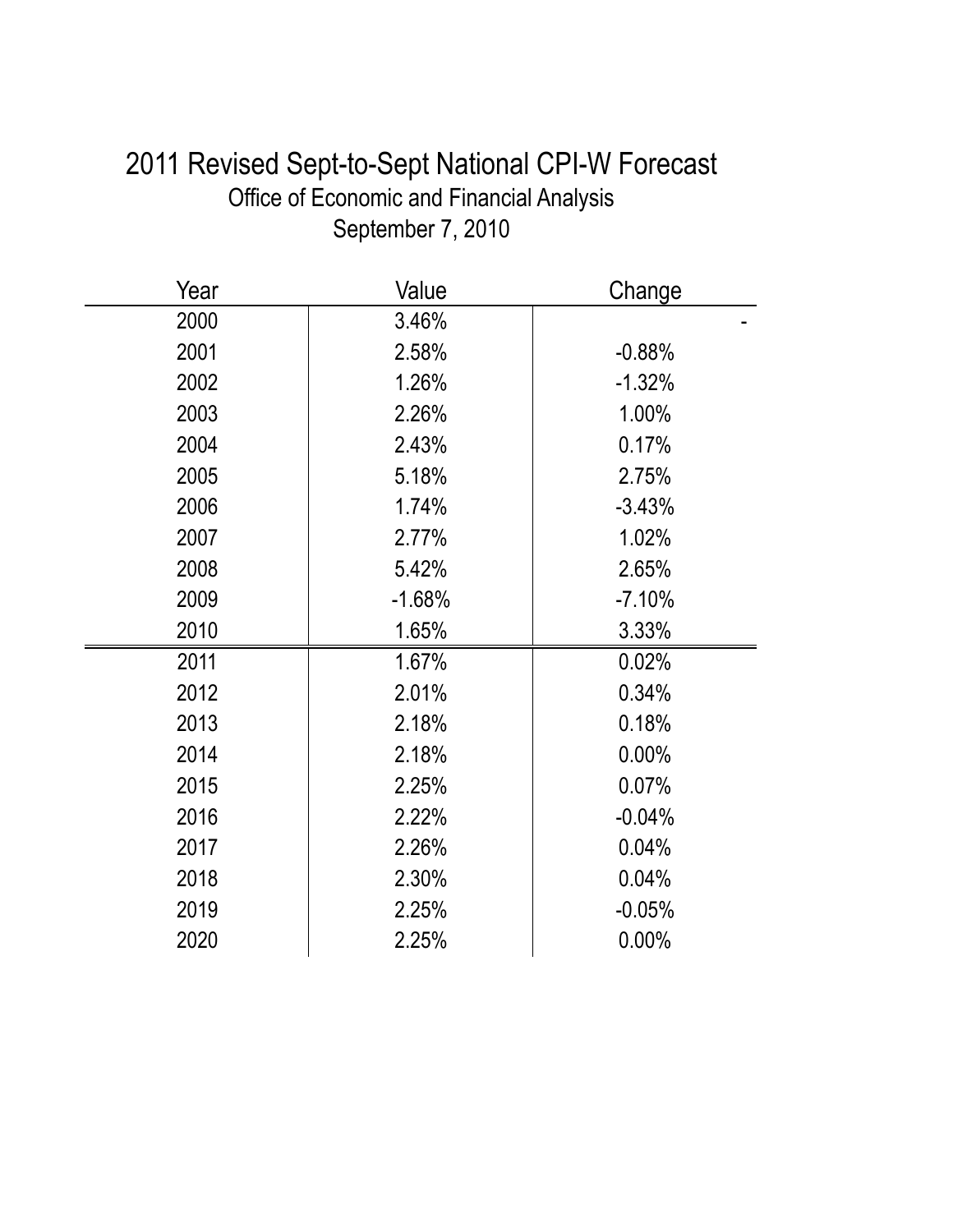# 2011 Revised Annual National CPI-U Forecast Office of Economic and Financial Analysis September 7, 2010

| Year | Value    | Change   |
|------|----------|----------|
| 2000 | 3.37%    |          |
| 2001 | 2.82%    | $-0.55%$ |
| 2002 | 1.60%    | $-1.22%$ |
| 2003 | 2.30%    | 0.70%    |
| 2004 | 2.67%    | 0.37%    |
| 2005 | 3.37%    | 0.70%    |
| 2006 | 3.22%    | $-0.15%$ |
| 2007 | 2.87%    | $-0.35%$ |
| 2008 | 3.82%    | 0.95%    |
| 2009 | $-0.32%$ | $-4.14%$ |
| 2010 | 1.65%    | 1.98%    |
| 2011 | 1.67%    | 0.02%    |
| 2012 | 2.23%    | 0.56%    |
| 2013 | 2.37%    | 0.14%    |
| 2014 | 2.37%    | 0.00%    |
| 2015 | 2.43%    | 0.06%    |
| 2016 | 2.40%    | $-0.03%$ |
| 2017 | 2.43%    | 0.03%    |
| 2018 | 2.47%    | 0.04%    |
| 2019 | 2.43%    | $-0.04%$ |
| 2020 | 2.43%    | 0.00%    |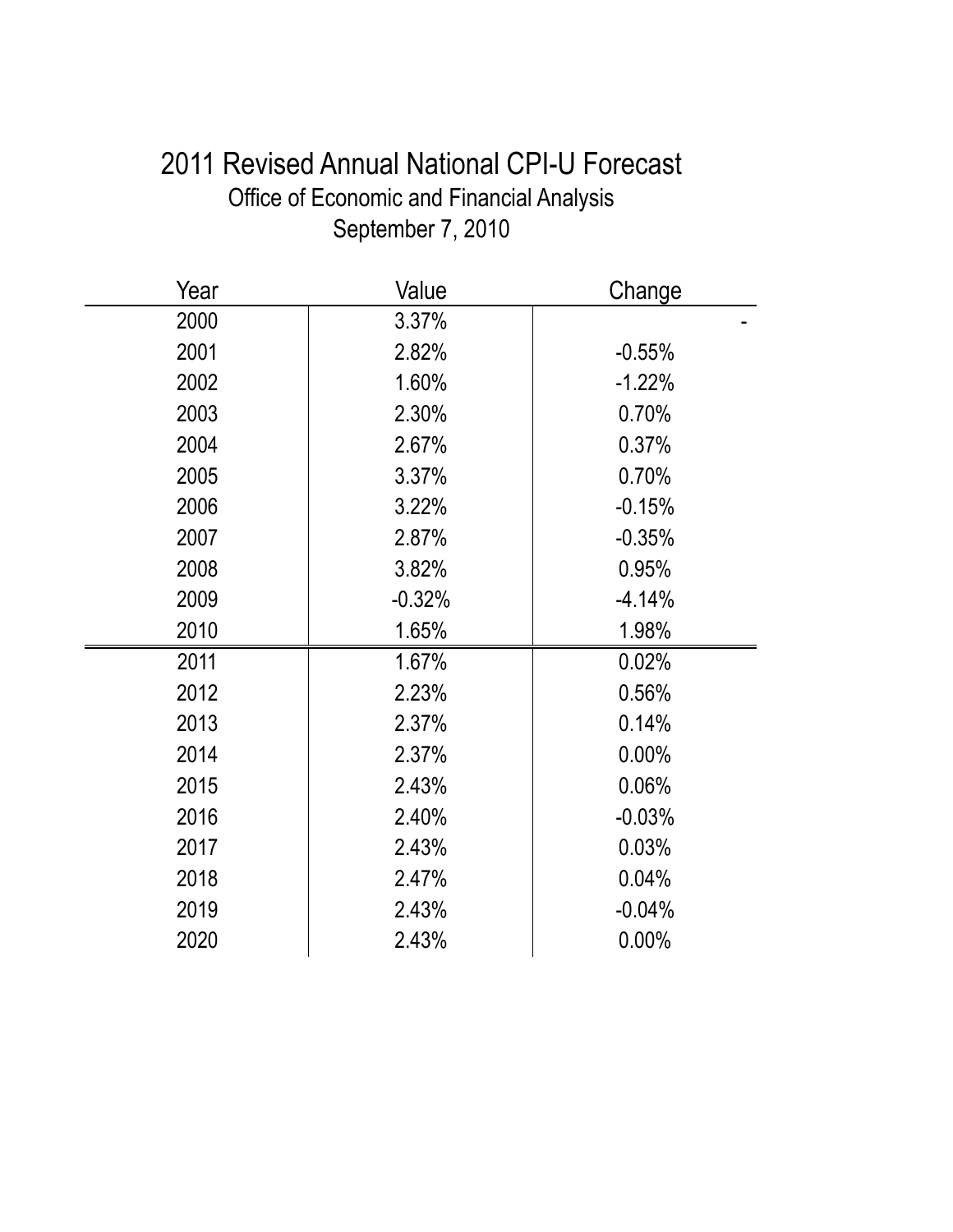# 2011 Revised Annual Seattle CPI-U Forecast Office of Economic and Financial Analysis September 7, 2010

| Year | Value | Change   |
|------|-------|----------|
| 2000 | 3.72% |          |
| 2001 | 3.67% | $-0.06%$ |
| 2002 | 1.96% | $-1.71%$ |
| 2003 | 1.66% | $-0.30%$ |
| 2004 | 1.17% | $-0.48%$ |
| 2005 | 2.81% | 1.63%    |
| 2006 | 3.79% | 0.98%    |
| 2007 | 3.84% | 0.06%    |
| 2008 | 4.32% | 0.48%    |
| 2009 | 0.57% | $-3.75%$ |
| 2010 | 0.67% | 0.10%    |
| 2011 | 1.64% | 0.97%    |
| 2012 | 2.13% | 0.49%    |
| 2013 | 2.31% | 0.18%    |
| 2014 | 2.38% | 0.07%    |
| 2015 | 2.47% | 0.09%    |
| 2016 | 2.47% | 0.00%    |
| 2017 | 2.49% | 0.02%    |
| 2018 | 2.50% | 0.01%    |
| 2019 | 2.46% | $-0.04%$ |
| 2020 | 2.44% | $-0.02%$ |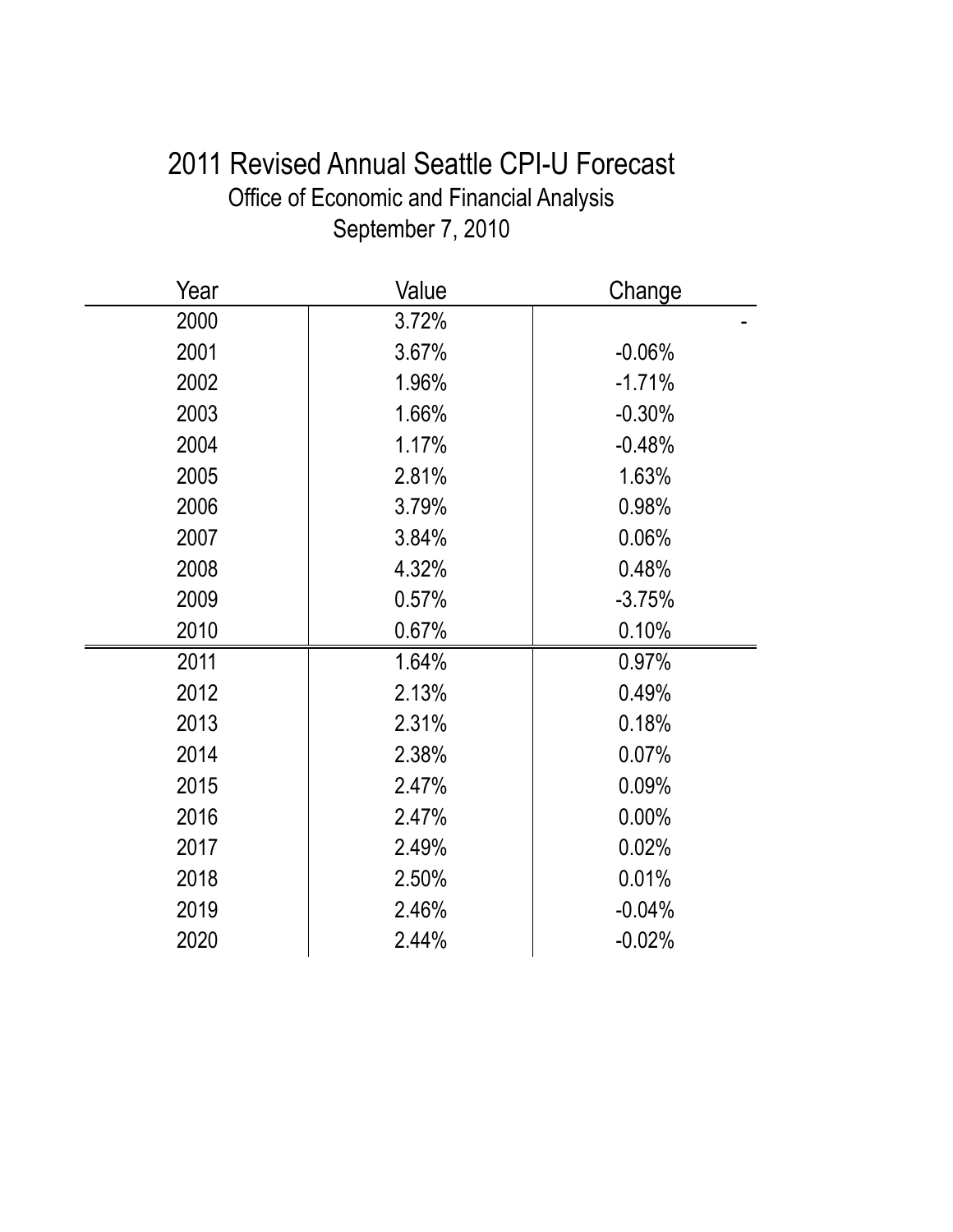# 2011 Revised Pharmaceuticals PPI Forecast Office of Economic and Financial Analysis September 7, 2010

| Year | Value  | Change   |
|------|--------|----------|
| 2000 | -      |          |
| 2001 |        |          |
| 2002 | 9.83%  |          |
| 2003 | 4.09%  | $-5.75%$ |
| 2004 | 2.69%  | $-1.40%$ |
| 2005 | 6.97%  | 4.28%    |
| 2006 | 11.01% | 4.04%    |
| 2007 | 4.71%  | $-6.30%$ |
| 2008 | 6.87%  | 2.15%    |
| 2009 | 7.18%  | 0.31%    |
| 2010 | 5.27%  | $-1.91%$ |
| 2011 | 7.73%  | 2.46%    |
| 2012 | 9.97%  | 2.24%    |
| 2013 | 10.33% | 0.36%    |
| 2014 | 10.35% | 0.02%    |
| 2015 | 9.83%  | $-0.52%$ |
| 2016 | 9.55%  | $-0.28%$ |
| 2017 | 9.74%  | 0.19%    |
| 2018 | 9.40%  | $-0.34%$ |
| 2019 | 8.57%  | $-0.83%$ |
| 2020 | 9.03%  | 0.46%    |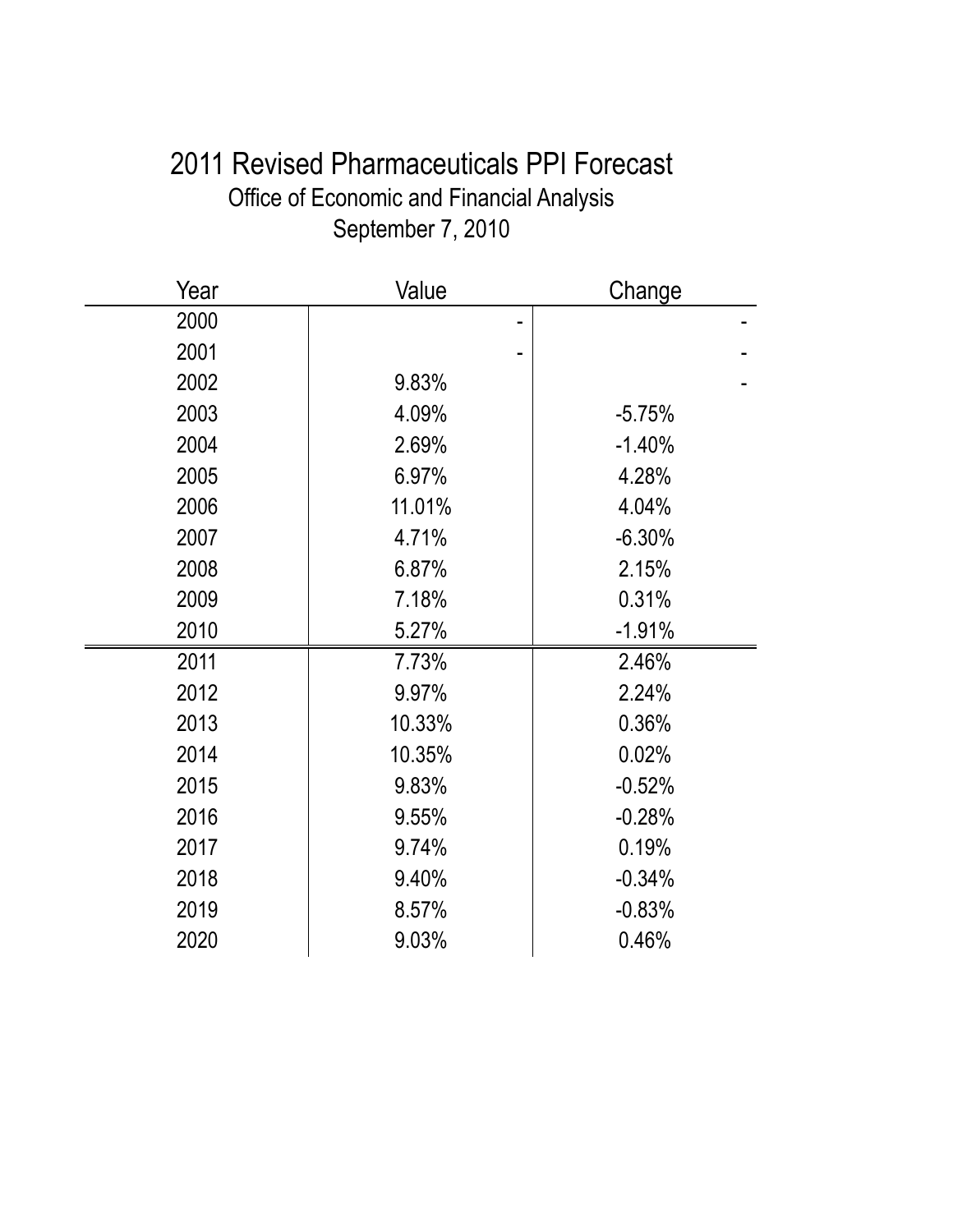# 2011 Revised Transportation CPI Forecast Office of Economic and Financial Analysis September 7, 2010

| Year | Value    | Change    |
|------|----------|-----------|
| 2000 | 6.19%    |           |
| 2001 | 0.60%    | $-5.59%$  |
| 2002 | $-0.90%$ | $-1.50%$  |
| 2003 | 3.07%    | 3.98%     |
| 2004 | 3.52%    | 0.44%     |
| 2005 | 6.63%    | 3.11%     |
| 2006 | 4.00%    | $-2.63%$  |
| 2007 | 2.11%    | $-1.88%$  |
| 2008 | 5.88%    | 3.77%     |
| 2009 | $-8.33%$ | $-14.22%$ |
| 2010 | 2.54%    | 10.87%    |
| 2011 | 0.71%    | $-1.82%$  |
| 2012 | 2.92%    | 2.20%     |
| 2013 | 2.62%    | $-0.30%$  |
| 2014 | 2.22%    | $-0.40%$  |
| 2015 | 2.60%    | 0.38%     |
| 2016 | 2.32%    | $-0.28%$  |
| 2017 | 2.11%    | $-0.21%$  |
| 2018 | 2.06%    | $-0.05%$  |
| 2019 | 1.84%    | $-0.23%$  |
| 2020 | 1.73%    | $-0.11%$  |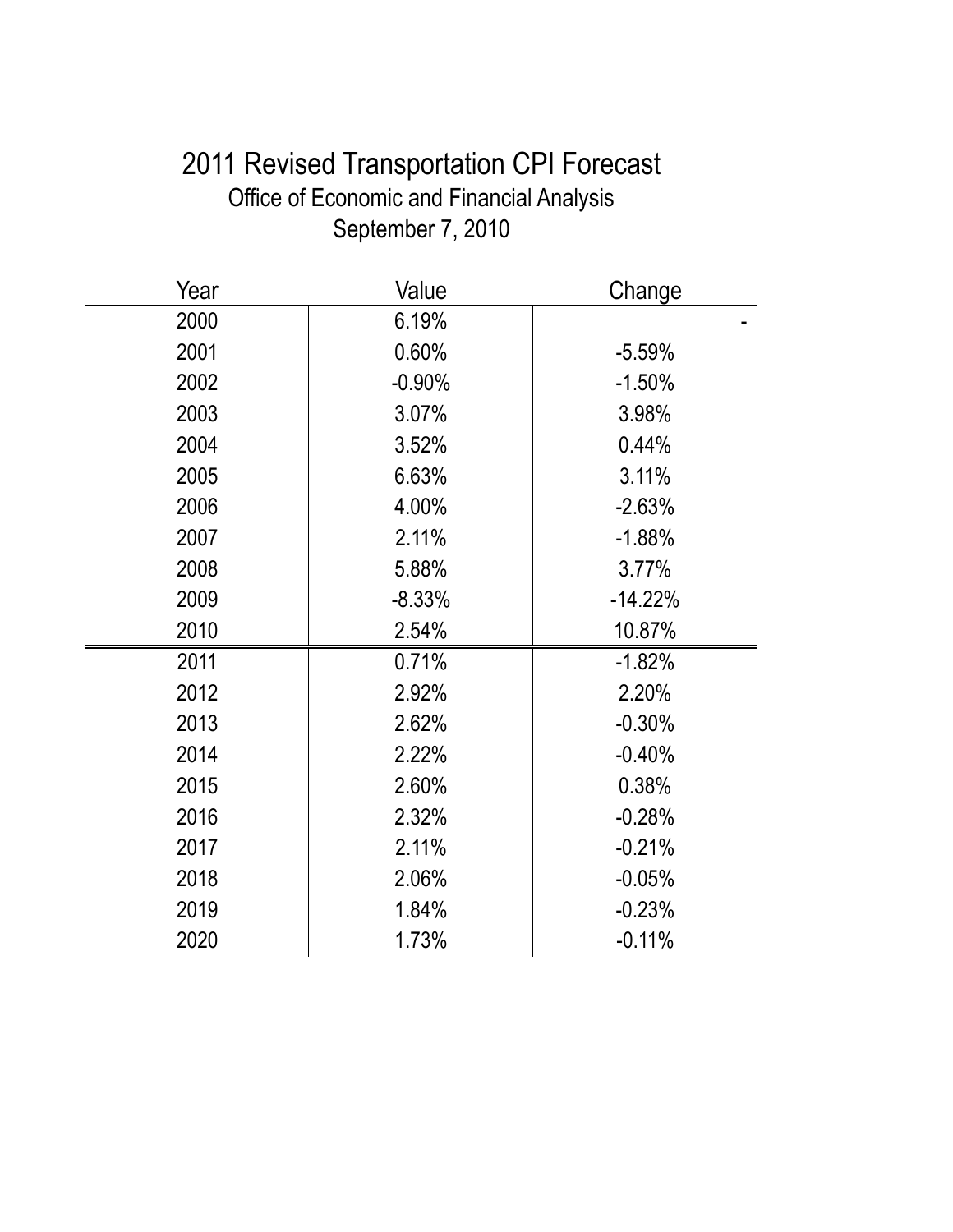#### Unincorporated AV PAA Breakout

| Roads Levy AV PAA Breakouts                                 | 2009           | 2010                          | 2011           | 2012           | 2013           | 2014           | 2015           | 2016           | 2017           | 2018              | 2019              | 2020           |
|-------------------------------------------------------------|----------------|-------------------------------|----------------|----------------|----------------|----------------|----------------|----------------|----------------|-------------------|-------------------|----------------|
| <b>Kirkland PAA</b>                                         | 5,540,024,942  | 4,686,125,704                 | 4,659,260,538  |                |                |                |                |                |                |                   |                   |                |
| Klahanie                                                    | 1,634,917,566  | 1,395,542,949                 | 1,354,188,941  | 1,285,663,835  | 1,339,467,911  | 1,572,361,257  | 1,747,240,417  |                |                |                   |                   |                |
| East Federal Way                                            | 2,004,423,231  | 1,680,446,751                 | 1,630,650,213  | 1,548,135,524  | 1,612,923,845  | 1,893,362,987  | 2,103,944,192  |                |                |                   |                   |                |
| North Highline (Area X captured in 2011)                    | 2,928,143,053  | 2,515,627,354                 | 1,476,062,051  | 1,442,256,801  |                |                |                |                |                |                   |                   |                |
| West Hill                                                   | 1,682,170,291  | 1,350,655,315                 | 1,310,631,460  | 1,244,310,463  |                |                |                |                |                |                   |                   |                |
| Fairwood                                                    | 2,926,872,585  | 2,437,946,700                 | 2,365,703,229  | 2,245,993,151  |                |                |                |                |                |                   |                   |                |
| East Renton                                                 | 861,104,974    | 735,808,378                   | 714,004,230    | 677,873,958    | 706,242,479    | 829,036,891    | 921,242,975    |                |                |                   |                   |                |
| Eastgate                                                    | 865,018,375    | 723,239,823                   | 701,808,118    | 666,294,997    | 694,178,947    | 814,875,872    | 905,506,957    |                |                |                   |                   |                |
| Pantherlake                                                 | 2,479,399,539  | 2,006,259,909                 |                |                |                |                |                |                |                |                   |                   |                |
| Lea Hill remainder                                          |                |                               |                |                |                |                |                |                |                |                   |                   |                |
| Other (incl Auburn WH thru 08)                              | 4,626,547,188  | 3,165,272,371                 | 3,071,476,120  | 2,916,052,294  | 3,038,086,915  | 3,566,319,223  | 3,962,967,834  | 4,357,798,062  | 4,657,511,506  | 4,991,638,094     | 5,332,367,061     | 5,754,819,484  |
| Rural (inlcuding Redmond Ridge)                             | 26,988,025,749 | 23,046,639,131                | 22,363,700,003 | 21,232,044,836 | 22,120,590,131 | 25,966,698,131 | 28,854,733,135 | 31,729,528,321 | 33,911,769,457 | 36, 344, 575, 867 | 38,825,454,799    | 41,901,369,732 |
| Unincorporated Taxable AV net of annexations 52,536,647,494 |                | 43,743,564,384 39,647,484,903 |                | 33,258,625,859 | 29,511,490,228 | 34,642,654,360 | 38,495,635,511 | 36,087,326,383 | 38,569,280,963 | 41,336,213,961    | 44, 157, 821, 860 | 47,656,189,217 |
|                                                             |                |                               |                |                |                |                |                |                |                |                   |                   |                |
| Roads Levy AV Weights                                       | 2009           | 2010                          | 2011           | 2012           | 2013           | 2014           | 2015           | 2016           | 2017           | 2018              | 2019              | 2020           |
| Kirkland PAA - captured in 2012                             |                | $-15.41%$                     | $-0.57%$       |                |                |                |                |                |                |                   |                   |                |
| Klahanie - captured in 2016                                 |                | $-14.64%$                     | $-2.96%$       | $-5.06%$       | 4.18%          | 17.39%         | 11.12%         |                |                |                   |                   |                |
| East Federal Way - captured in 2016                         |                | $-16.16%$                     | $-2.96%$       | $-5.06%$       | 4.18%          | 17.39%         | 11.12%         |                |                |                   |                   |                |
| North Highline (Area X captured in 2011)                    |                | $-14.09%$                     | $-0.19%$       | $-2.29%$       |                |                |                |                |                |                   |                   |                |
| West Hill - captured in 2013                                |                | $-19.71%$                     | $-2.96%$       | $-5.06%$       |                |                |                |                |                |                   |                   |                |
| Fairwood - captured in 2013                                 |                | $-16.70%$                     | $-2.96%$       | $-5.06%$       |                |                |                |                |                |                   |                   |                |
| East Renton - captured in 2016                              |                | $-14.55%$                     | $-2.96%$       | $-5.06%$       | 4.18%          | 17.39%         | 11.12%         |                |                |                   |                   |                |
| Eastgate - captured in 2016                                 |                | $-16.39%$                     | $-2.96%$       | $-5.06%$       | 4.18%          | 17.39%         | 11.12%         |                |                |                   |                   |                |
| Pantherlake - captured in 2012                              |                | $-19.08%$                     |                |                |                |                |                |                |                |                   |                   |                |
| Lea Hill remainder - captured in 2009                       |                |                               |                |                |                |                |                |                |                |                   |                   |                |
| Other (incl Auburn WH thru 08)                              |                | $-31.58%$                     | $-2.96%$       | $-5.06%$       | 4.18%          | 17.39%         | 11.12%         | 9.96%          | 6.88%          | 7.17%             | 6.83%             | 7.92%          |
| Rural (inlcuding Redmond Ridge)                             |                | $-14.60%$                     | $-2.96%$       | $-5.06%$       | 4.18%          | 17.39%         | 11.12%         | 9.96%          | 6.88%          | 7.17%             | 6.83%             | 7.92%          |
| Unincorporated AV Growth net of annexations                 |                | $-16.74%$                     | $-9.36%$       | $-16.11%$      | $-11.27%$      | 17.39%         | 11.12%         | $-6.26%$       | 6.88%          | 7.17%             | 6.83%             | 7.92%          |
|                                                             |                |                               |                |                |                |                |                |                |                |                   |                   |                |
| Unincorporated AV Aggregate Growth Rate                     |                |                               | $-2.96%$       | $-5.06%$       | 4.18%          | 17.39%         | 11.12%         | 9.96%          | 6.88%          | 7.17%             | 6.83%             | 7.92%          |

Footnotes:

North Highline X 2010 AV Value: 1,041,578,587 NH-Y Mean Difference:<br>
Kirkland PAA Mean Difference: 2.39% 2.39% Kirkland PAA Mean Difference: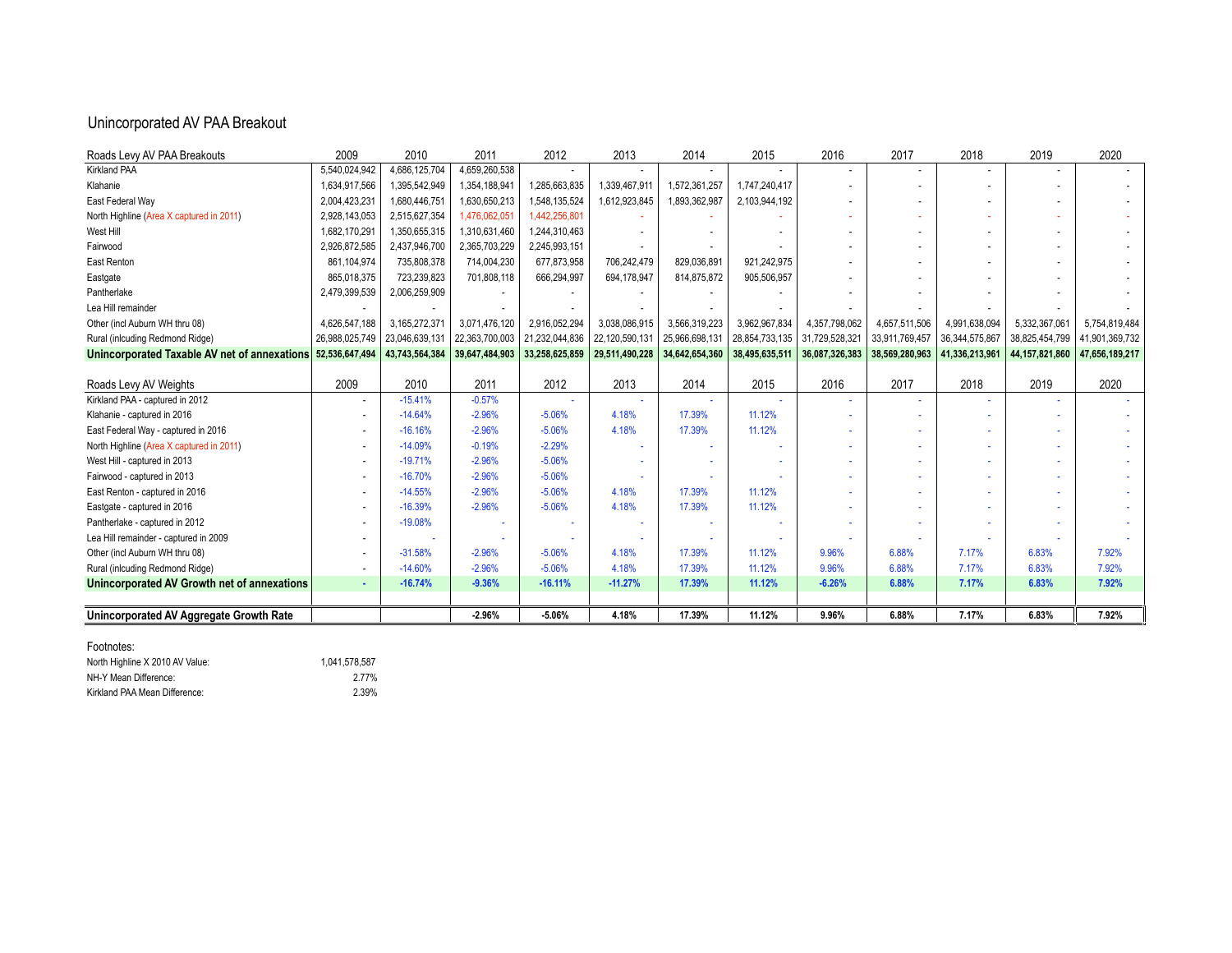#### Unincorporated NC PAA Breakout

| Roads Levy NC PAA Breakouts                 | 2010 AV        | 2010                     | 2011        | 2012        | 2013        | 2014        | 2015        | 2016        | 2017        | 2018        | 2019        | 2020        |
|---------------------------------------------|----------------|--------------------------|-------------|-------------|-------------|-------------|-------------|-------------|-------------|-------------|-------------|-------------|
| <b>Kirkland PAA</b>                         | 4.686.125.704  | 32.637.920               | 15,048,396  |             |             |             |             |             |             |             |             |             |
| Klahanie                                    | 1,395,542,949  | 9,719,675                | 4,481,460   | 4,869,028   | 5,329,426   | 6.297.453   | 7,812,609   |             |             |             |             |             |
| East Federal Way                            | 1,680,446,751  | 11,703,972               | 5,396,362   | 5,863,053   | 6,417,442   | 7,583,095   | 9,407,574   |             |             |             |             |             |
| North Highline (Area X captured in 2011)    | 2,515,627,354  | 17,520,837               | 14,176,051  | 15.402.033  |             |             |             |             |             |             |             |             |
| West Hill                                   | 1,350,655,315  | 9,407,042                | 4,337,313   | 4.712.416   |             |             |             |             |             |             |             |             |
| Fairwood                                    | 2,437,946,700  | 16,979,807               | 7,828,895   | 8,505,959   |             |             |             |             |             |             |             |             |
| East Renton                                 | 735,808,378    | 5,124,757                | 2,362,876   | 2,567,224   | 2,809,972   | 3,320,370   | 4,119,245   |             |             |             |             |             |
| Eastgate                                    | 723,239,823    | 5,037,219                | 2,322,515   | 2,523,373   | 2,761,974   | 3,263,654   | 4,048,883   |             |             |             |             |             |
| Pantherlake                                 | 2,006,259,909  | 13,973,195               |             |             |             |             |             |             |             |             |             |             |
| Lea Hill remainder                          |                |                          |             |             |             |             |             |             |             |             |             |             |
| Other (incl Auburn WH thru 08)              | 3,165,272,371  | 22,045,483               | 10,164,532  | 11.043.587  | 12,087,828  | 14.283.440  | 17.720.011  | 21,062,508  | 24.899.968  | 26,494,904  | 28,418,221  | 29,828,132  |
| Rural (inlcuding Redmond Ridge)             | 23,046,639,131 | 160,515,190              | 74,008,889  | 80,409,374  | 88,012,588  | 103,999,038 | 129,021,032 | 153,358,057 | 181,298,956 | 192,911,830 | 206,915,676 | 217,181,370 |
| Unincorporated NC net of annexations        | 43,743,564,384 | 304,665,097              | 140,127,289 | 135,896,048 | 117,419,229 | 138,747,049 | 172,129,356 | 174,420,565 | 206,198,924 | 219,406,734 | 235,333,897 | 247,009,501 |
|                                             |                |                          |             |             |             |             |             |             |             |             |             |             |
| Roads Levy NC Weights                       | 2010 AV        | 2010                     | 2011        | 2012        | 2013        | 2014        | 2015        | 2016        | 2017        | 2018        | 2019        | 2020        |
| Kirkland PAA - captured in 2012             |                |                          | $-53.89%$   |             |             |             |             |             |             |             |             |             |
| Klahanie - captured in 2016                 |                |                          | $-53.89%$   | 8.65%       | 9.46%       | 18.16%      | 24.06%      |             |             |             |             |             |
| East Federal Way - captured in 2016         |                |                          | $-53.89%$   | 8.65%       | 9.46%       | 18.16%      | 24.06%      |             |             |             |             |             |
| North Highline (Area X captured in 2011)    |                | $\overline{\phantom{a}}$ | $-53.89%$   | 8.65%       |             |             |             |             |             |             |             |             |
| West Hill - captured in 2013                |                |                          | $-53.89%$   | 8.65%       |             |             |             |             |             |             |             |             |
| Fairwood - captured in 2013                 |                |                          | $-53.89%$   | 8.65%       |             |             |             |             |             |             |             |             |
| East Renton - captured in 2016              |                | $\overline{\phantom{a}}$ | $-53.89%$   | 8.65%       | 9.46%       | 18.16%      | 24.06%      |             |             |             |             |             |
| Eastgate - captured in 2016                 |                |                          | $-53.89%$   | 8.65%       | 9.46%       | 18.16%      | 24.06%      |             |             |             |             |             |
| Pantherlake - captured in 2012              |                |                          |             |             |             |             |             |             |             |             |             |             |
| Lea Hill remainder - captured in 2009       |                |                          |             |             |             |             |             |             |             |             |             |             |
| Other (incl Auburn WH thru 08)              |                |                          | $-53.89%$   | 8.65%       | 9.46%       | 18.16%      | 24.06%      | 18.86%      | 18.22%      | 6.41%       | 7.26%       | 4.96%       |
| Rural (inlcuding Redmond Ridge)             |                |                          | $-53.89%$   | 8.65%       | 9.46%       | 18.16%      | 24.06%      | 18.86%      | 18.22%      | 6.41%       | 7.26%       | 4.96%       |
| Unincorporated NC Growth net of annexations |                | ×                        | $-54.01%$   | $-3.02%$    | $-13.60%$   | 18.16%      | 24.06%      | 1.33%       | 18.22%      | 6.41%       | 7.26%       | 4.96%       |
|                                             |                |                          |             |             |             |             |             |             |             |             |             |             |
| Unincorporated NC Aggregate Growth Rate     |                |                          | $-53.89%$   | 8.65%       | 9.46%       | 18.16%      | 24.06%      | 18.86%      | 18.22%      | 6.41%       | 7.26%       | 4.96%       |

Footnotes:

North Highline X 2010 AV Value: 1,041,578,587